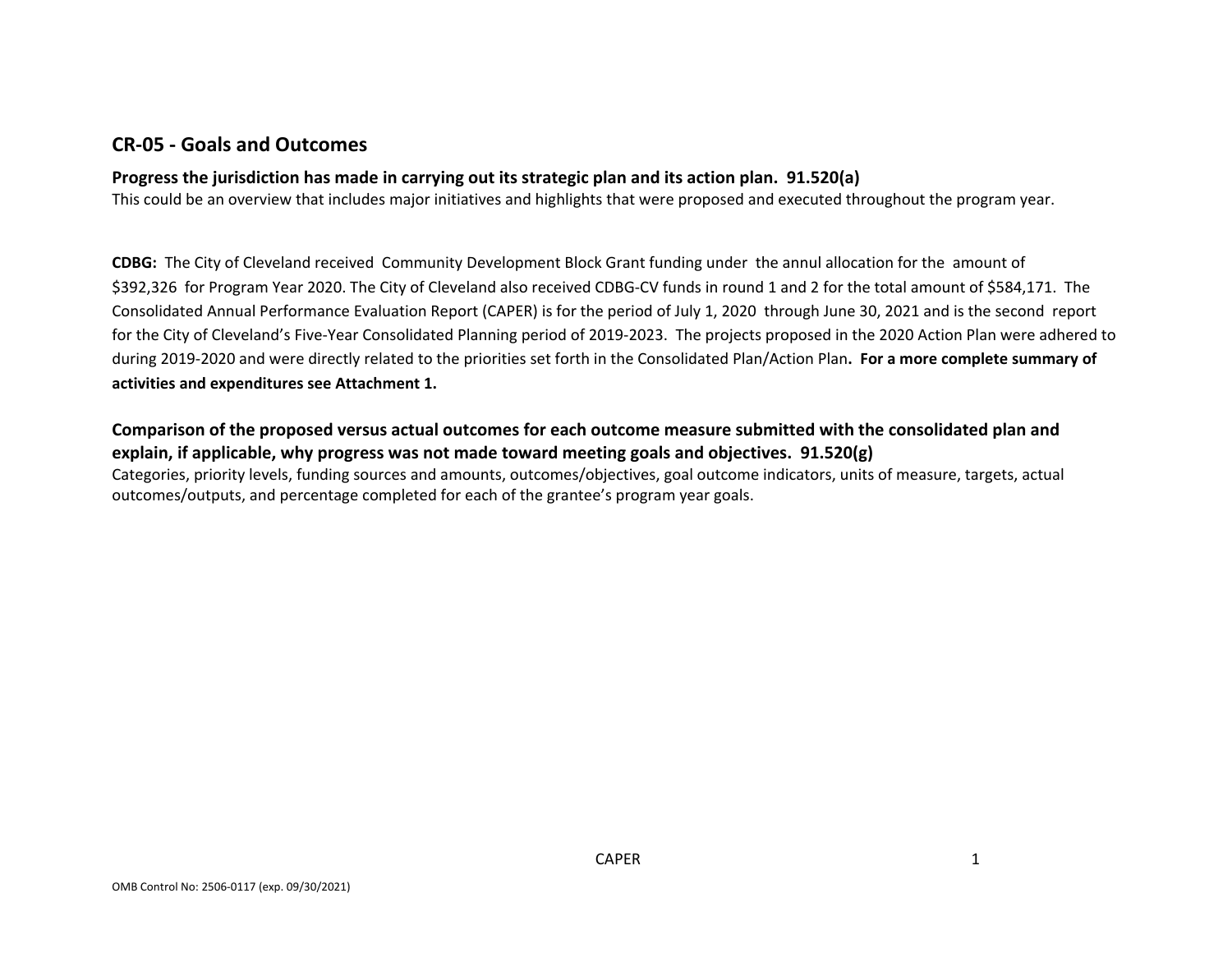| Goal           | Category                                                                                                                                         | Source /<br>Amount                     | Indicator                                                                                                             | Unit of<br><b>Measure</b> | <b>Expected</b><br>$\equiv$<br><b>Strategic</b> | Actual-<br><b>Strategic</b><br>Plan | Percent<br>Complete | <b>Expected</b><br>$\overline{\phantom{a}}$<br>Program | Actual-<br>Program<br>Year | Percent<br>Complete |
|----------------|--------------------------------------------------------------------------------------------------------------------------------------------------|----------------------------------------|-----------------------------------------------------------------------------------------------------------------------|---------------------------|-------------------------------------------------|-------------------------------------|---------------------|--------------------------------------------------------|----------------------------|---------------------|
| Administration | Affordable<br>Housing<br>Public<br>Housing<br>Homeless<br>Non-<br>Homeless<br>Special<br><b>Needs</b><br>Non-Housing<br>Community<br>Development | CDBG: \$<br>/ CDBG-<br>CV:<br>\$110828 | Public Facility or<br><b>Infrastructure Activities</b><br>other than<br>Low/Moderate Income<br><b>Housing Benefit</b> | Persons<br>Assisted       | Plan<br>1500                                    | 3320                                | 221.33%             | Year                                                   |                            |                     |
| Administration | Affordable<br>Housing<br>Public<br>Housing<br>Homeless<br>Non-<br>Homeless<br>Special<br><b>Needs</b><br>Non-Housing<br>Community<br>Development | CDBG: \$<br>/ CDBG-<br>CV:<br>\$110828 | Public Facility or<br><b>Infrastructure Activities</b><br>for Low/Moderate<br>Income Housing Benefit                  | Households<br>Assisted    | 15                                              | $\mathbf 0$                         | 0.00%               |                                                        |                            |                     |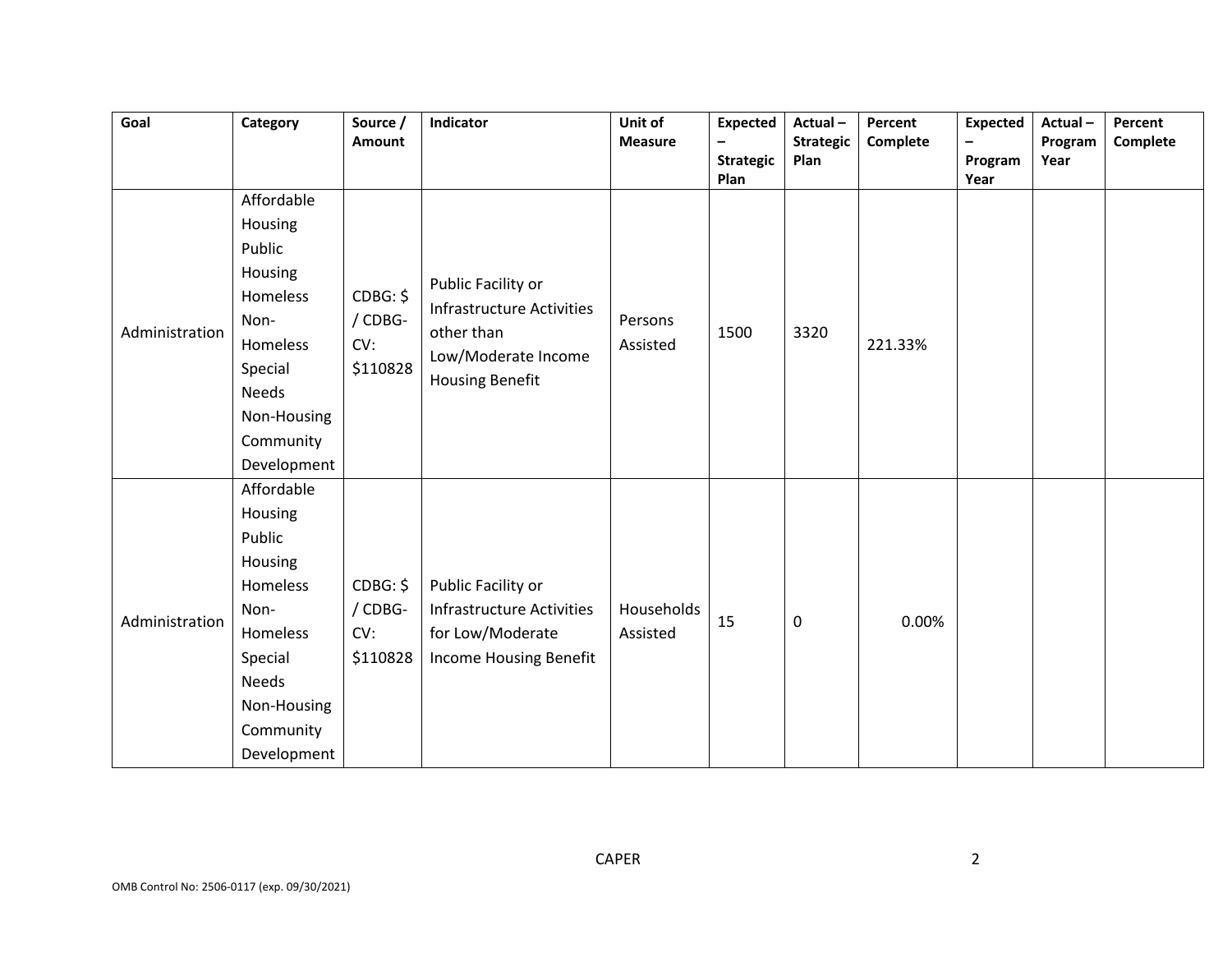| Administration        | Affordable<br>Housing<br>Public<br>Housing<br>Homeless<br>Non-<br>Homeless<br>Special<br><b>Needs</b>                                     | CDBG: \$<br>/ CDBG-<br>CV:<br>\$110828 | <b>Housing Code</b><br>Enforcement/Foreclosed<br><b>Property Care</b> | Household<br>Housing<br>Unit | 800       | 473       | 59.13% |     |                  |       |
|-----------------------|-------------------------------------------------------------------------------------------------------------------------------------------|----------------------------------------|-----------------------------------------------------------------------|------------------------------|-----------|-----------|--------|-----|------------------|-------|
|                       | Non-Housing<br>Community<br>Development                                                                                                   |                                        |                                                                       |                              |           |           |        |     |                  |       |
| Administration        | Affordable<br>Housing<br>Public<br>Housing<br>Homeless<br>Non-<br>Homeless<br>Special<br>Needs<br>Non-Housing<br>Community<br>Development | CDBG: \$<br>/ CDBG-<br>CV:<br>\$110828 | Other                                                                 | Other                        | $\pmb{0}$ | $\pmb{0}$ |        | 500 | $\boldsymbol{0}$ | 0.00% |
| Affordable<br>Housing | Affordable<br>Housing                                                                                                                     | CDBG: \$                               | Rental units constructed                                              | Household<br>Housing<br>Unit | 25        | 0         | 0.00%  |     |                  |       |
| Affordable<br>Housing | Affordable<br>Housing                                                                                                                     | CDBG: \$                               | Rental units<br>rehabilitated                                         | Household<br>Housing<br>Unit | 25        | $\pmb{0}$ | 0.00%  |     |                  |       |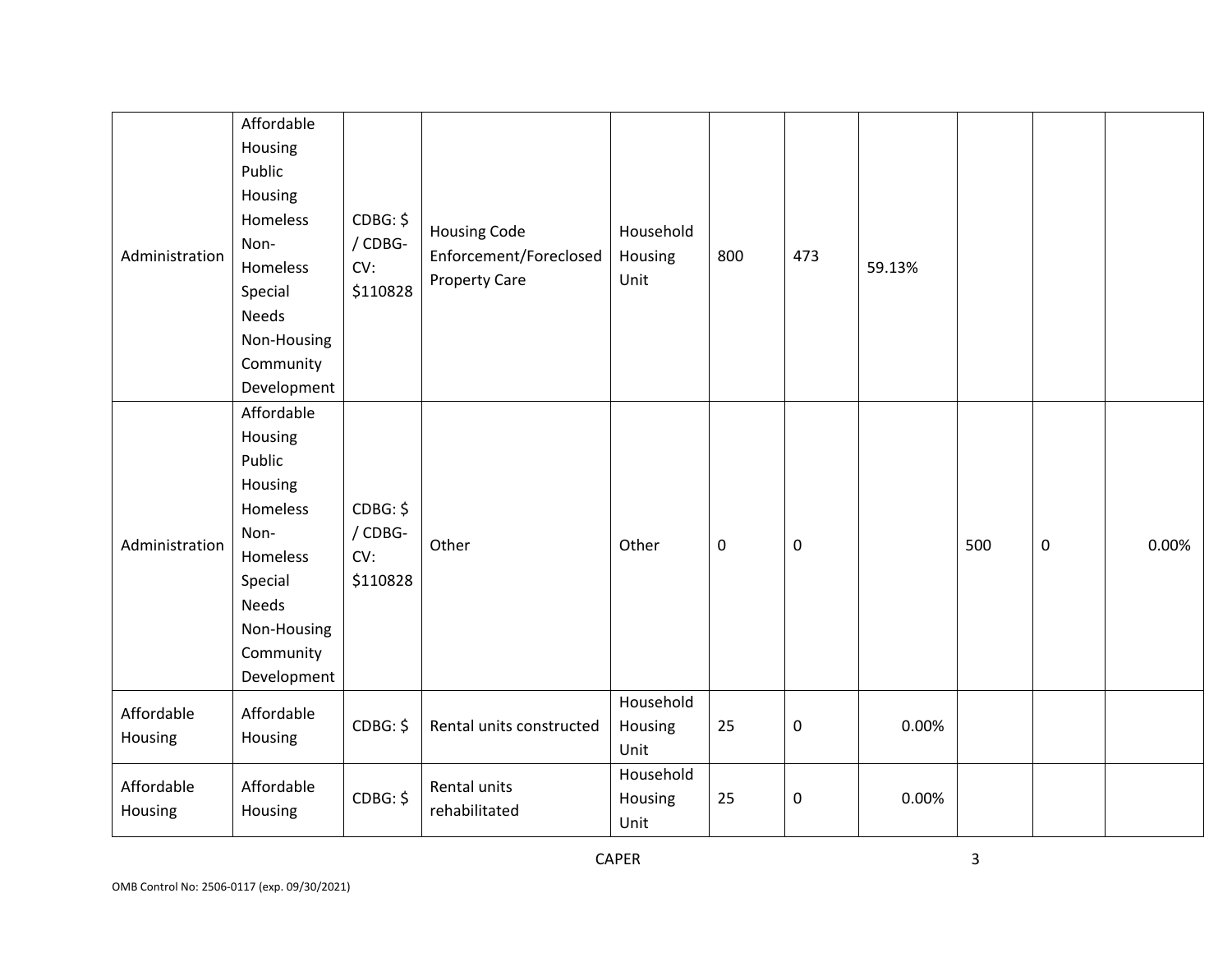| Affordable<br>Housing    | Affordable<br>Housing                                            | CDBG: \$                               | <b>Homeowner Housing</b><br>Added                                     | Household<br>Housing<br>Unit  | 25          | 0           | 0.00%     |             |     |         |
|--------------------------|------------------------------------------------------------------|----------------------------------------|-----------------------------------------------------------------------|-------------------------------|-------------|-------------|-----------|-------------|-----|---------|
| Affordable<br>Housing    | Affordable<br>Housing                                            | CDBG: \$                               | <b>Homeowner Housing</b><br>Rehabilitated                             | Household<br>Housing<br>Unit  | 25          | $\mathbf 0$ | 0.00%     | $\mathbf 0$ | 0   |         |
| Affordable<br>Housing    | Affordable<br>Housing                                            | CDBG: \$                               | <b>Direct Financial</b><br>Assistance to<br>Homebuyers                | Households<br>Assisted        | 20          | 5           | 25.00%    |             |     |         |
| Affordable<br>Housing    | Affordable<br>Housing                                            | CDBG: \$                               | Overnight/Emergency<br>Shelter/Transitional<br>Housing Beds added     | <b>Beds</b>                   | 10          | 543         | 5,430.00% |             |     |         |
| Code<br>Enforcement      | Affordable<br>Housing<br>Non-Housing<br>Community<br>Development | CDBG: \$                               | <b>Housing Code</b><br>Enforcement/Foreclosed<br><b>Property Care</b> | Household<br>Housing<br>Unit  | 800         | 868         | 108.50%   | 300         | 295 | 98.33%  |
| Economic<br>Developement | Non-Housing<br>Community<br>Development                          | CDBG: \$<br>/ CDBG-<br>CV:<br>\$140000 | Facade<br>treatment/business<br>building rehabilitation               | <b>Business</b>               | $\mathbf 0$ | $\mathbf 0$ |           | $\mathbf 0$ | 0   |         |
| Economic<br>Developement | Non-Housing<br>Community<br>Development                          | CDBG: \$<br>/ CDBG-<br>CV:<br>\$140000 | Jobs created/retained                                                 | Jobs                          | 40          | 20          | 50.00%    | 20          | 20  | 100.00% |
| Economic<br>Developement | Non-Housing<br>Community<br>Development                          | CDBG: \$<br>/ CDBG-<br>CV:<br>\$140000 | <b>Businesses assisted</b>                                            | <b>Businesses</b><br>Assisted | 18          | 14          | 77.78%    | 14          | 14  | 100.00% |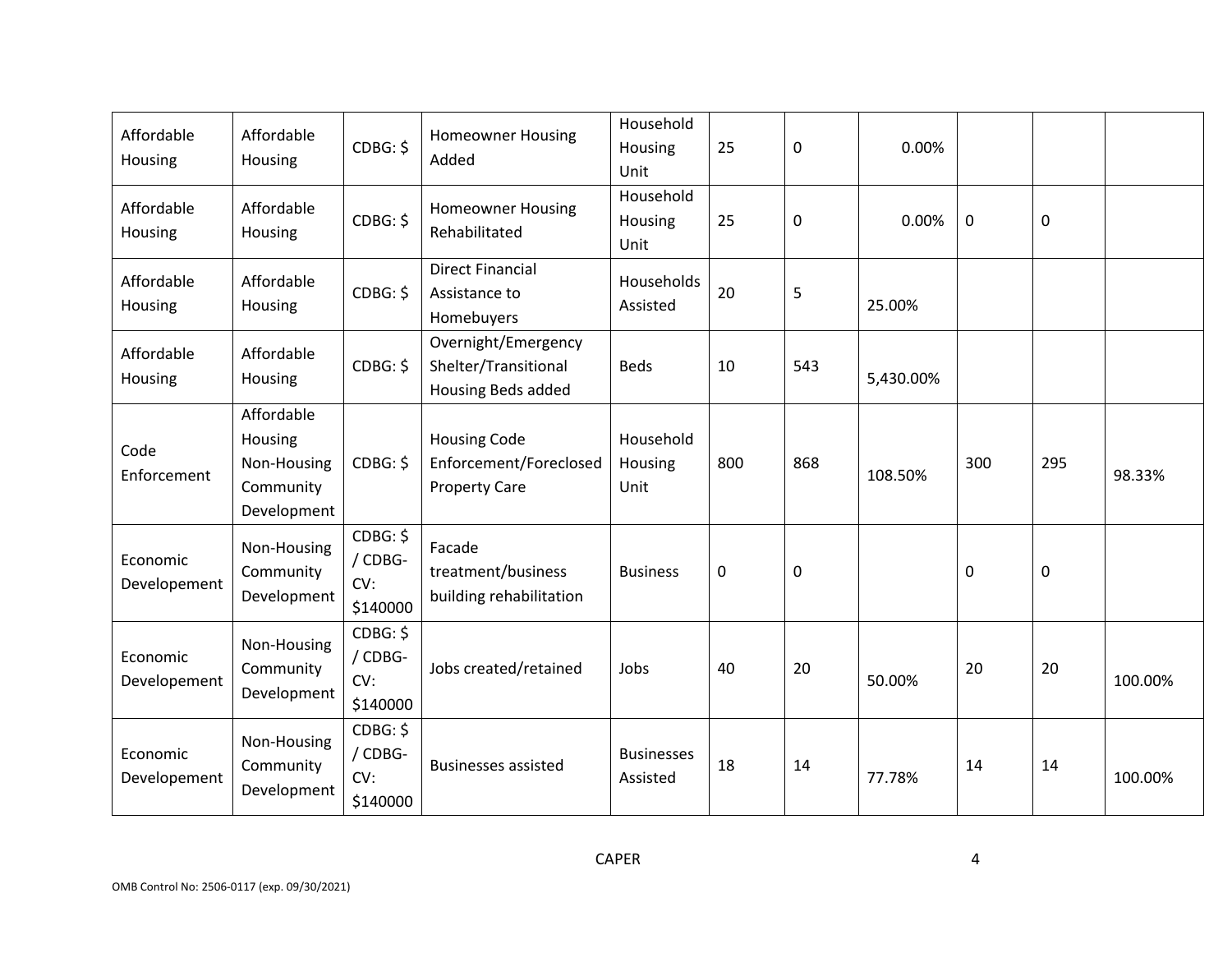| Planning                                                 | Non-Housing<br>Community<br>Development | CDBG: \$                               | Public Facility or<br><b>Infrastructure Activities</b><br>other than<br>Low/Moderate Income<br><b>Housing Benefit</b> | Persons<br>Assisted    | 800  | 3320         | 415.00%    |     |       |            |
|----------------------------------------------------------|-----------------------------------------|----------------------------------------|-----------------------------------------------------------------------------------------------------------------------|------------------------|------|--------------|------------|-----|-------|------------|
| Public facility<br>and<br>infrastructure<br>improvements | Non-Housing<br>Community<br>Development | CDBG: \$<br>/ CDBG-<br>CV:<br>\$265343 | Public Facility or<br><b>Infrastructure Activities</b><br>other than<br>Low/Moderate Income<br><b>Housing Benefit</b> | Persons<br>Assisted    | 1500 | 13510        | 900.67%    | 600 | 10190 | 1,698.33%  |
| Public facility<br>and<br>infrastructure<br>improvements | Non-Housing<br>Community<br>Development | CDBG: \$<br>/ CDBG-<br>CV:<br>\$265343 | Public Facility or<br><b>Infrastructure Activities</b><br>for Low/Moderate<br>Income Housing Benefit                  | Households<br>Assisted | 15   | $\mathbf{0}$ | 0.00%      |     |       |            |
| <b>Public Service</b>                                    | Non-Housing<br>Community<br>Development | CDBG: \$<br>/ CDBG-<br>CV:<br>\$68000  | Public service activities<br>other than<br>Low/Moderate Income<br><b>Housing Benefit</b>                              | Persons<br>Assisted    | 50   | 8173         | 16,346.00% | 50  | 8173  | 16,346.00% |
| <b>Public Service</b>                                    | Non-Housing<br>Community<br>Development | CDBG: \$<br>/ CDBG-<br>CV:<br>\$68000  | <b>Homeless Person</b><br>Overnight Shelter                                                                           | Persons<br>Assisted    | 0    | 0            |            | 100 | 543   | 543.00%    |

**Table 1 ‐ Accomplishments – Program Year & Strategic Plan to Date**

Assess how the jurisdiction's use of funds, particularly CDBG, addresses the priorities and specific objectives identified in the plan, **giving special attention to the highest priority activities identified.**

The Con Plan identified several overarching priority community development and affordable housing needs that included affordable housing for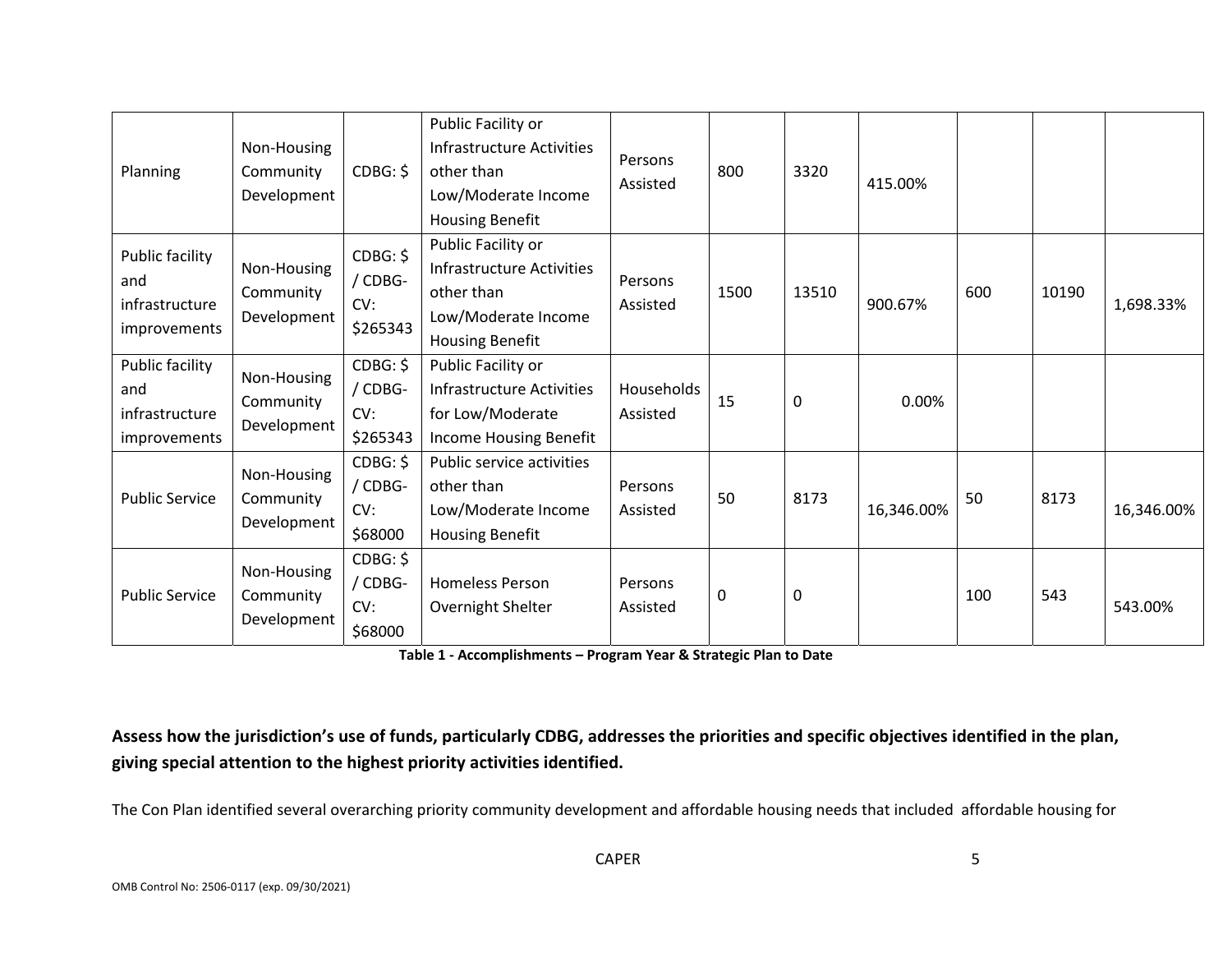renters and homebuyers; public awareness of fair housing laws and lead‐based paint requirements; transitional and supportive housing needs; housing and supportive services for the elderly and disabled; code enforcement; public facility and infrastructure improvement; economic development ; public service.

Goals selected for program year 2020‐2021 included : Codes Enforcement \$35,000; Public improvements funding of \$285,326 for the Annual Alloction and \$265,343 for CDBG ‐CV; Economic Development funding to include CDBG‐CV funds of \$140,000.; Public Service CDBG‐CV funds of \$68,000; Planning/Administration for Annual Allocation of \$72,000 ; Administration for CDBG‐CV for the amount of \$110,828.

Progress was made in the areas of public facility improvements, code enforcement and economic development and public service. Cleveland does an outstanding job partnering with agencies in the community to maximize CDBG funds. Partnering with Community Development Organizations like Habitat for Humanity, City Fields, Bradley Cleveland Community Service Agency and Cleveland Housing Authority assist with affordable housing, home ownership , homelessness , rental assistance etc. Cleveland's city departments provide <sup>a</sup> valuable partnership to the CDBG program as it relates to engineering design, construction, and construction inspection relating to public improvement and recreation projects.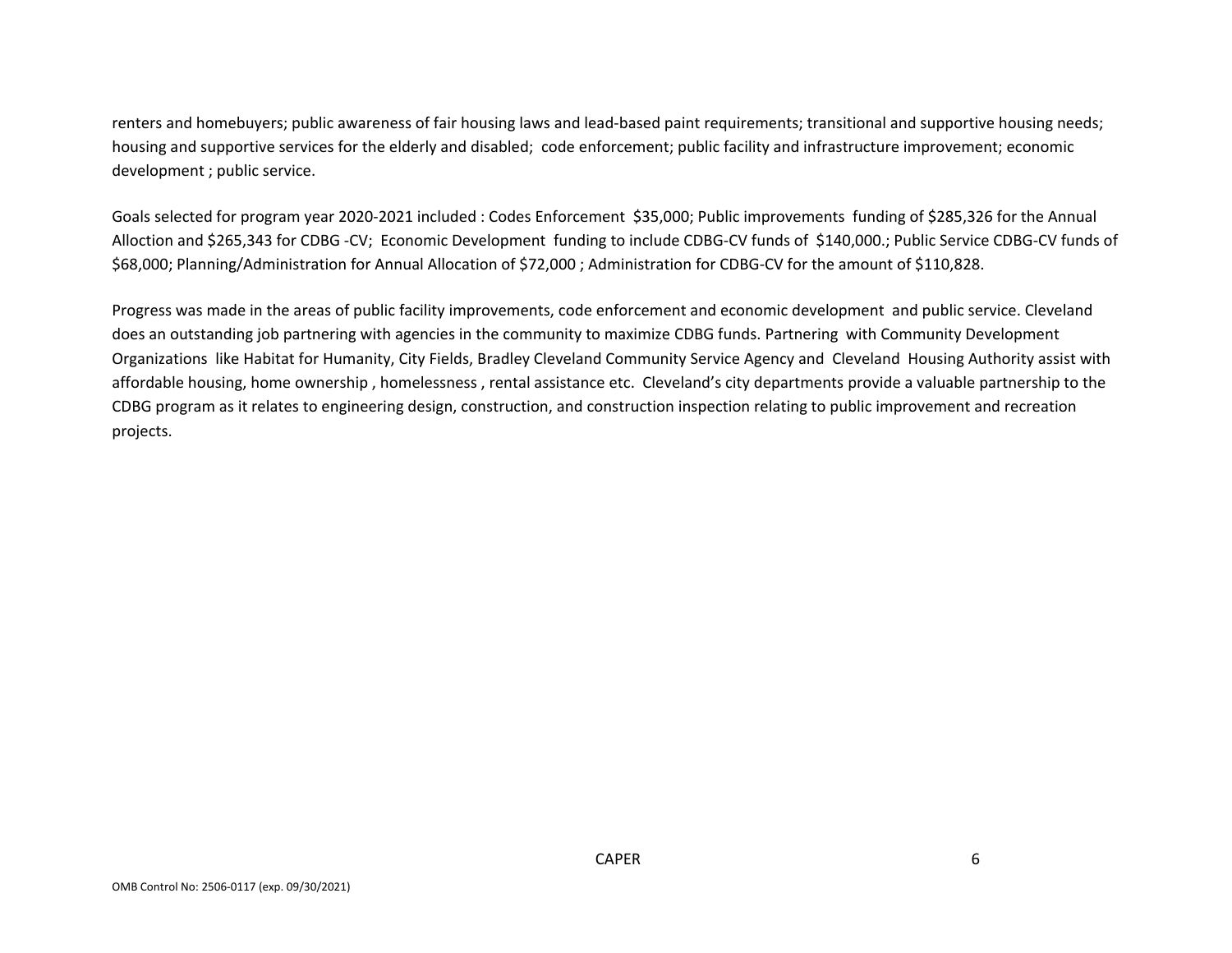# **CR‐10 ‐ Racial and Ethnic composition of families assisted**

**Describe the families assisted (including the racial and ethnic status of families assisted). 91.520(a)** 

|                                           | <b>CDBG</b> |
|-------------------------------------------|-------------|
| White                                     | 495         |
| <b>Black or African American</b>          | 67          |
| Asian                                     |             |
| American Indian or American Native        |             |
| Native Hawaiian or Other Pacific Islander |             |
| <b>Total</b>                              | 562         |
| Hispanic                                  |             |
| Not Hispanic                              | 555         |

**Table 2 – Table of assistance to racial and ethnic populations by source of funds** 

#### **Narrative**

Affordable housing activities continue with the build out of Victory Cove Subdivision and Foster Lane. Both developments received or will recieve assistance from CDBG funding through acquisition, infrastructure development and down payment assistance all for affordable housing. Reporting will continue until all properties are built out. City Fields will also continue with their efforts to construct and rehab properties to sell to qualified LMI home buyers.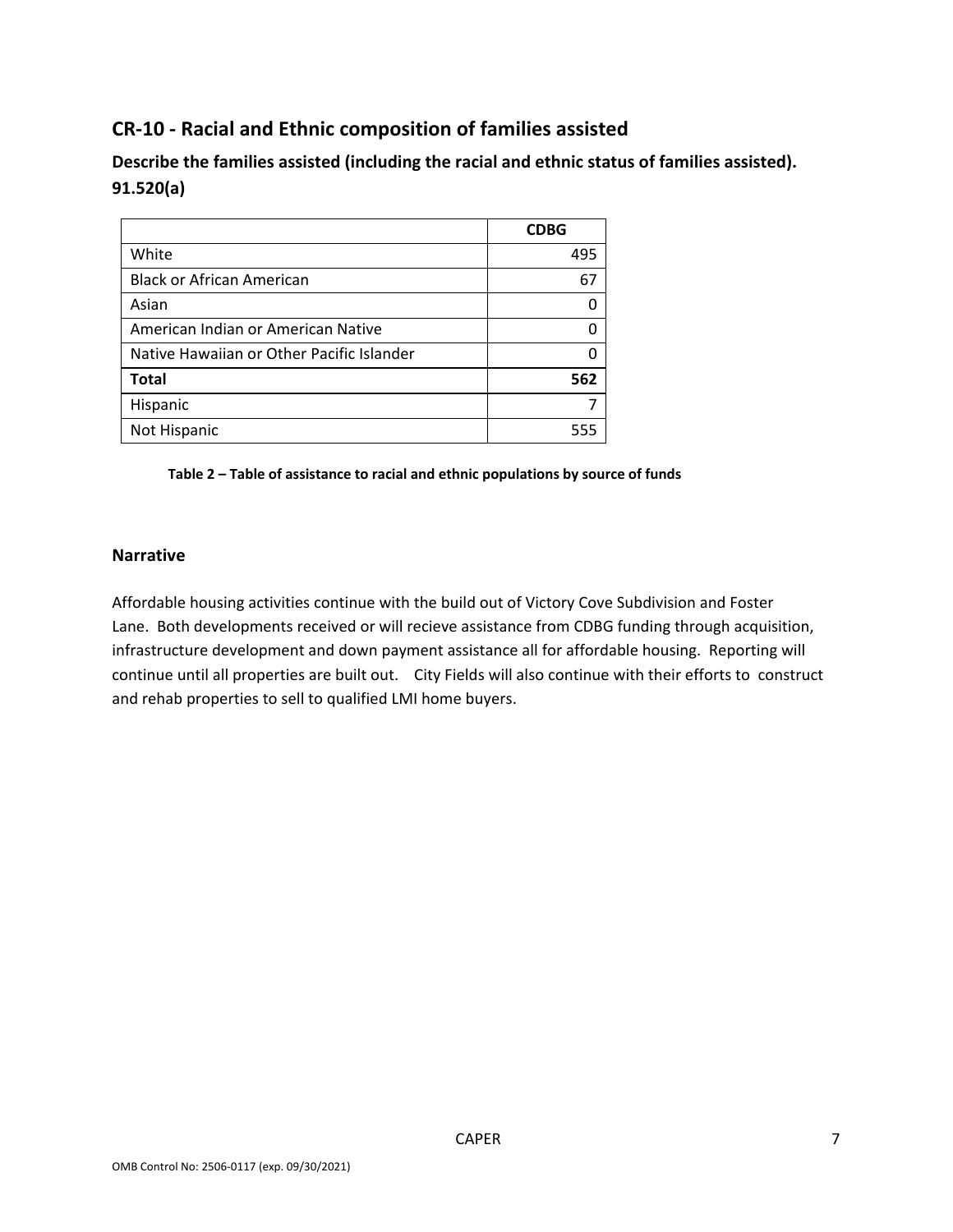# **CR‐15 ‐ Resources and Investments 91.520(a)**

| <b>Source of Funds</b> | <b>Source</b>    | <b>Resources Made</b><br>Available | <b>Amount Expended</b><br><b>During Program Year</b> |
|------------------------|------------------|------------------------------------|------------------------------------------------------|
| <b>CDBG</b>            | public - federal | 392,326                            | 608,953                                              |
| Other                  | public - federal | 584.171                            | 187.275                                              |

#### **Identify the resources made available**

**Table 3 ‐ Resources Made Available**

#### **Narrative**

FY 2020 Annual Allocation was \$392,326 and the FY2020 COVID Allocation was \$584,171 for a total of \$976,497.

### **Identify the geographic distribution and location of investments**

| <b>Target Area</b> | <b>Planned</b>    | Actual            | <b>Narrative Description</b>                  |
|--------------------|-------------------|-------------------|-----------------------------------------------|
|                    | Percentage of     | Percentage of     |                                               |
|                    | <b>Allocation</b> | <b>Allocation</b> |                                               |
| <b>CDBG TARGET</b> |                   |                   | All projects and activities take place within |
| AREA               | 100               | 100               | the CDBG Target Area and low-income areas.    |

**Table 4 – Identify the geographic distribution and location of investments**

#### **Narrative**

Activities take place within the expanded CDBG target. **The Target Area Map and Project Map are included as Attachment 2.**

The CDBG target area is targeted for investment because of heightened need. Densely developed detached single‐family homes on smaller lots have led to the City's strategy of improving public spaces and facilities, particularly those spaces used for recreational purposes. Code enforcement is needed due to the housing stock being generally older, a high percentage of rental properties. Targeting a limited area promises a larger impact.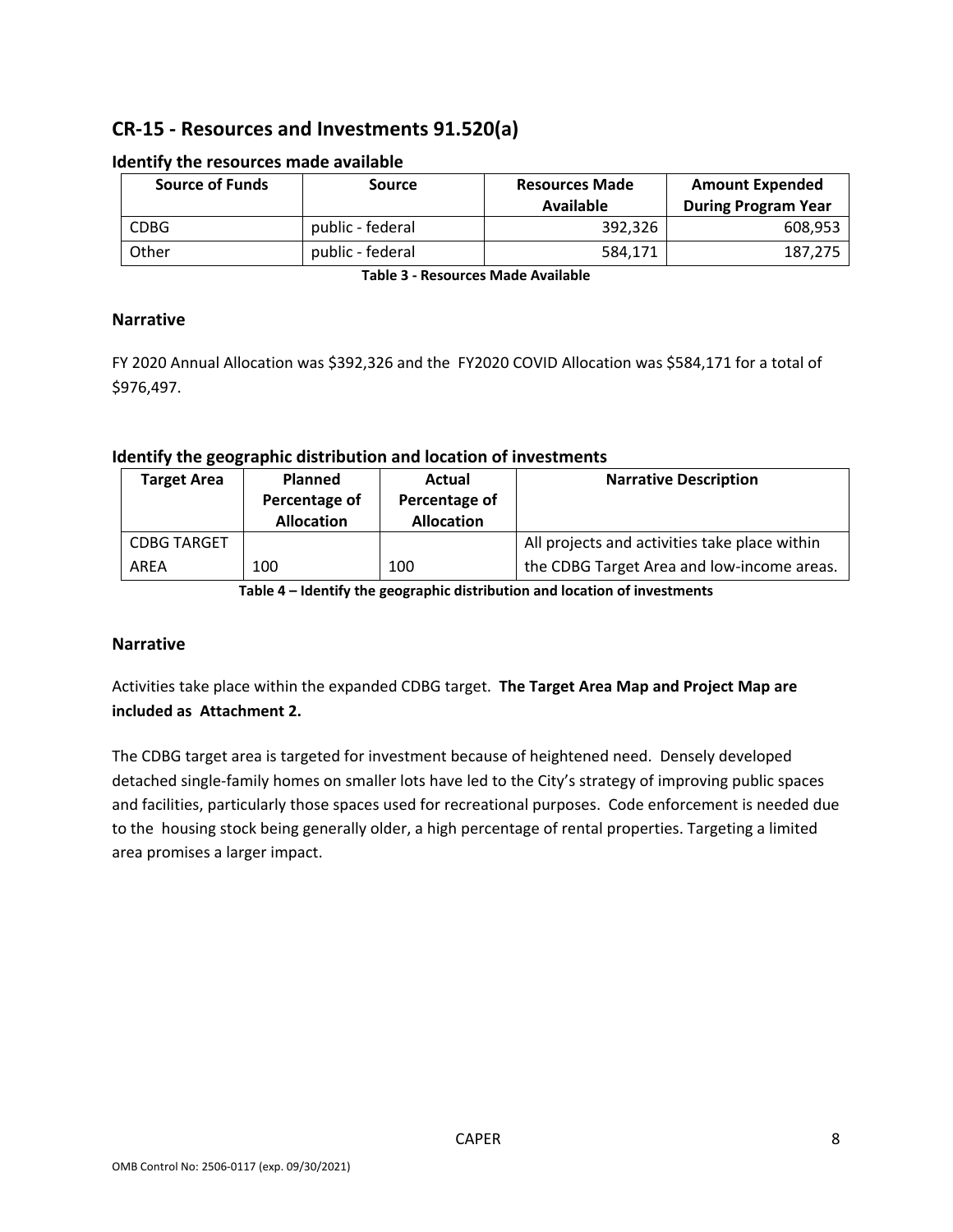### **Leveraging**

**Explain how federal funds leveraged additional resources (private, state and local funds), including a description of how matching requirements were satisfied, as well as how any publicly owned land or property located within the jurisdiction that were used to address the needs identified in the plan.**

City of Cleveland has been successful in leveraging its projects since the inception of the CDBG program and continues to seek to leverage resources or to obtain other public and private funding that address needs identified in the Consolidated Plan. The Blythe Athletic Fields Project (AKA) Avery Johnson Park has been a successful project. Nearing the completion of Phase 1 of the Avery Johnson Park , it includes the construction of soccer fields, dog park, walking paths, and parking. Funding sources are: 2014 CDBG - \$30,000; 2016 CDBG - \$89,722; 2017 CDBG‐ 193,456; City of Cleveland cash ‐ \$102,000; City of Cleveland donated labor and equipment usage of \$140,990 for FY 2018 and 2019 donated labor and equipment usage of \$36,900 ; Boyd Foundation‐ \$ 25,000; Urban Tree Council \$9,000.

Phase 2A and 2B are in process and consist of the construction of a restroom/pavilion, sod and irrigation of the second field at the Avery Johnson Park, sidewalks etc . The City's match is donated labor and usage of equipment and \$73,261 for 2020.

The Lyndhurst Foundation provided funds to City Fields, a local community development agency, to conduct an area plan for the Blythe Community. A portion of those funds was used to do preliminary design on a pedestrian walkway to connect neighborhoods to the elementary school, parks and Blythe Community Resource Center. The project is funded by CDBG funds and a Tennessee Department of Health Grant. Funding sources for the pedestrian walkway: CDBG 2018 – 190,000; Non‐profit ‐ \$70,000; State of Tennessee \$150,000 per year for 3 years for at total of \$450,000. For FY 202O , City of Cleveland donated \$36,900 in labor and equipment, and final design engineering services, construction inspection services. For 2020, the city's donation for labor and equipment was \$78,575.

The City's partnerships with Habitat for Humanity and City Fields provide opportunites for affordable housing in the CDBG target area. CDBG funds provides down payment assistance to qualified home buyers.

Partnerships with local service providers like the Bradley County Health Department, Cleveland Housing Authority , Bradley – Cleveland Community Services Agency provide opportunities for outreach and training pertaining to fair housing.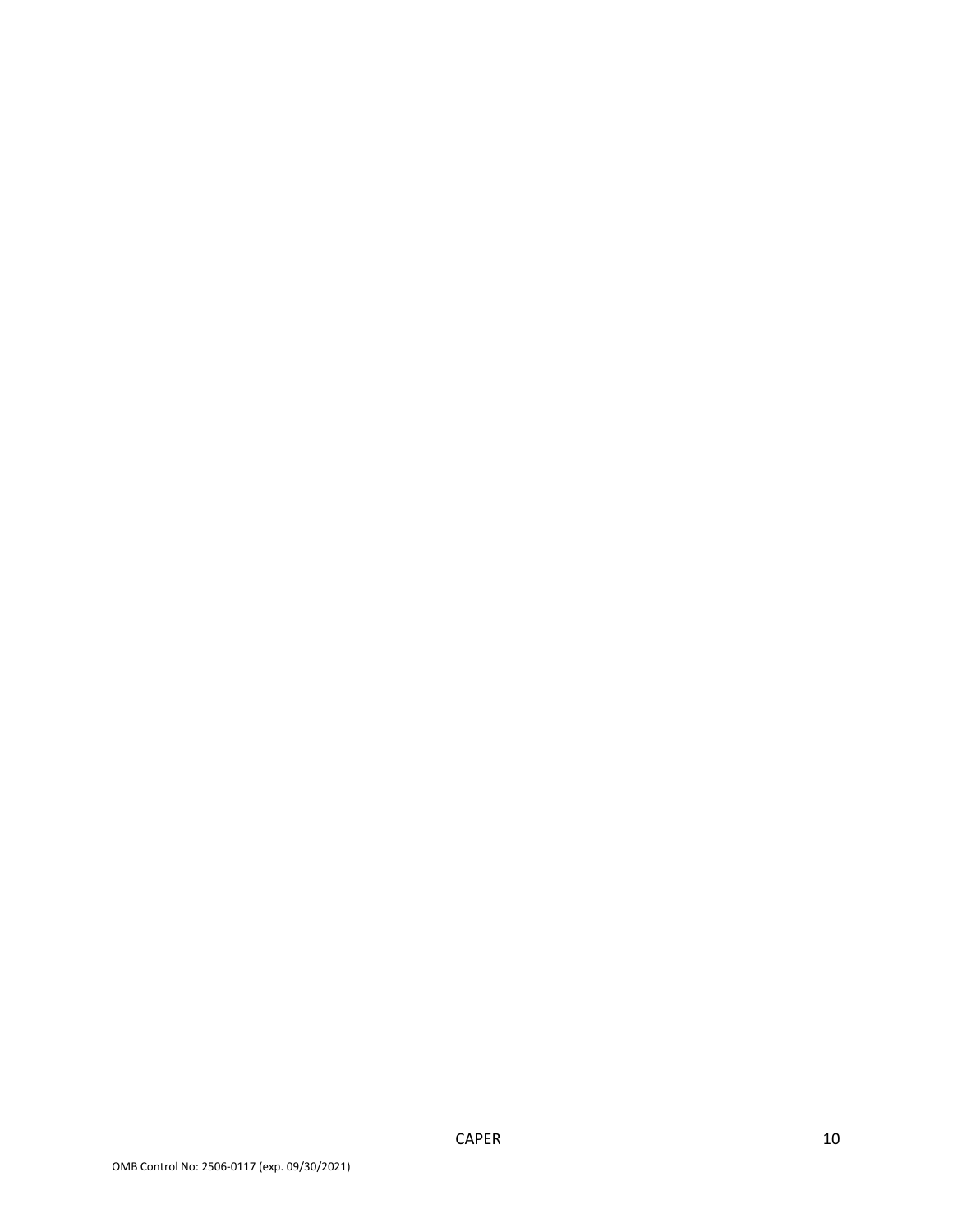# **CR‐20 ‐ Affordable Housing 91.520(b)**

**Evaluation of the jurisdiction's progress in providing affordable housing, including the number and types of families served, the number of extremely low‐income, low‐income, moderate‐income, and middle‐income persons served.**

|                                          | <b>One-Year Goal</b> | Actual |
|------------------------------------------|----------------------|--------|
| Number of Homeless households to be      |                      |        |
| provided affordable housing units        | 0                    |        |
| Number of Non-Homeless households to be  |                      |        |
| provided affordable housing units        |                      |        |
| Number of Special-Needs households to be |                      |        |
| provided affordable housing units        | 0                    |        |
| <b>Total</b>                             |                      |        |

**Table 5 – Number of Households**

|                                        | <b>One-Year Goal</b> | Actual |
|----------------------------------------|----------------------|--------|
| Number of households supported through |                      |        |
| <b>Rental Assistance</b>               | 0                    |        |
| Number of households supported through |                      |        |
| The Production of New Units            | 5                    |        |
| Number of households supported through |                      |        |
| <b>Rehab of Existing Units</b>         | 0                    |        |
| Number of households supported through |                      |        |
| <b>Acquisition of Existing Units</b>   | 0                    |        |
| <b>Total</b>                           | 5                    |        |

**Table 6 – Number of Households Supported**

### **Discuss the difference between goals and outcomes and problems encountered in meeting these goals.**

Affordable housing activities continue for the 2020‐221 Action Plan period. Activities included down payment assistance, continued development for an affordable housing subdivisions at Victory Cove, and planning for development of Foster Lane property, in partnership with Habitat for Humanity. The homes are constructed and occupied by LMI families. COVID did cause a bit of delay .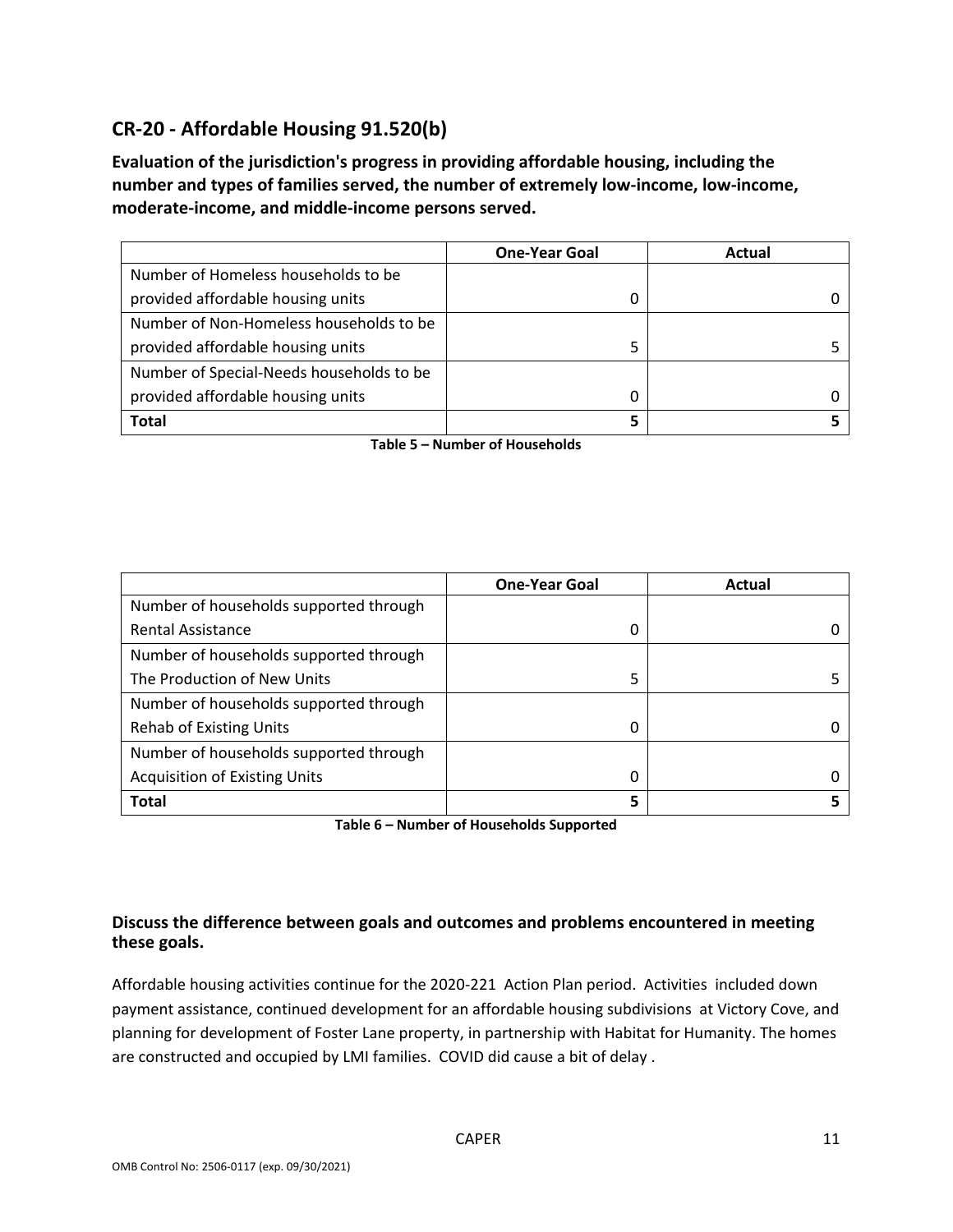Five families received Down Payment Assistance during the period of July 1, 2020 through June 30, 2021 . Funding years for DPA were FY 2018 and 2019.

Affordable housing activities are performed by non‐profit partner agencies that provide the funding sources and perform the construction/renovation of homes within the target area. Beneficiary information will be provided as home are sold to qualified homebuyers.

#### **Discuss how these outcomes will impact future annual action plans.**

Affordable housing activities will continue in partnership with Habitat for Humanity with Down Payment Assistance and continued construction of new units in subdivisions that received CDBG assistance for acquisition, down payment assistance and infrastructure improvements. These developments include Victory Cove and Foster Lane. City Fields, a Community Development Corporation, is also providing affordable housing opportunities within the CDBG target area and will receive Down Payment Assistance for eligible and approved homeowners.

#### **Include the number of extremely low‐income, low‐income, and moderate‐income persons served by each activity where information on income by family size is required to determine the eligibility of the activity.**

| <b>Number of Households Served</b> | <b>CDBG Actual</b> | <b>HOME Actual</b> |
|------------------------------------|--------------------|--------------------|
| <b>Extremely Low-income</b>        |                    |                    |
| Low-income                         |                    |                    |
| Moderate-income                    |                    |                    |
| Total                              |                    |                    |

**Table 7 – Number of Households Served**

#### **Narrative Information**

Affordable housing activities continue with the build out of Victory Cove Subdivision and Foster Lane. Both developments received or will recieve assistance from CDBG funding through acquisition, infrastructure development and down payment assistance all for affordable housing. Reporting will continue until all properties are built out. City Fields will also continue with their efforts to construct and rehab properties to sell to qualified LMI home buyers.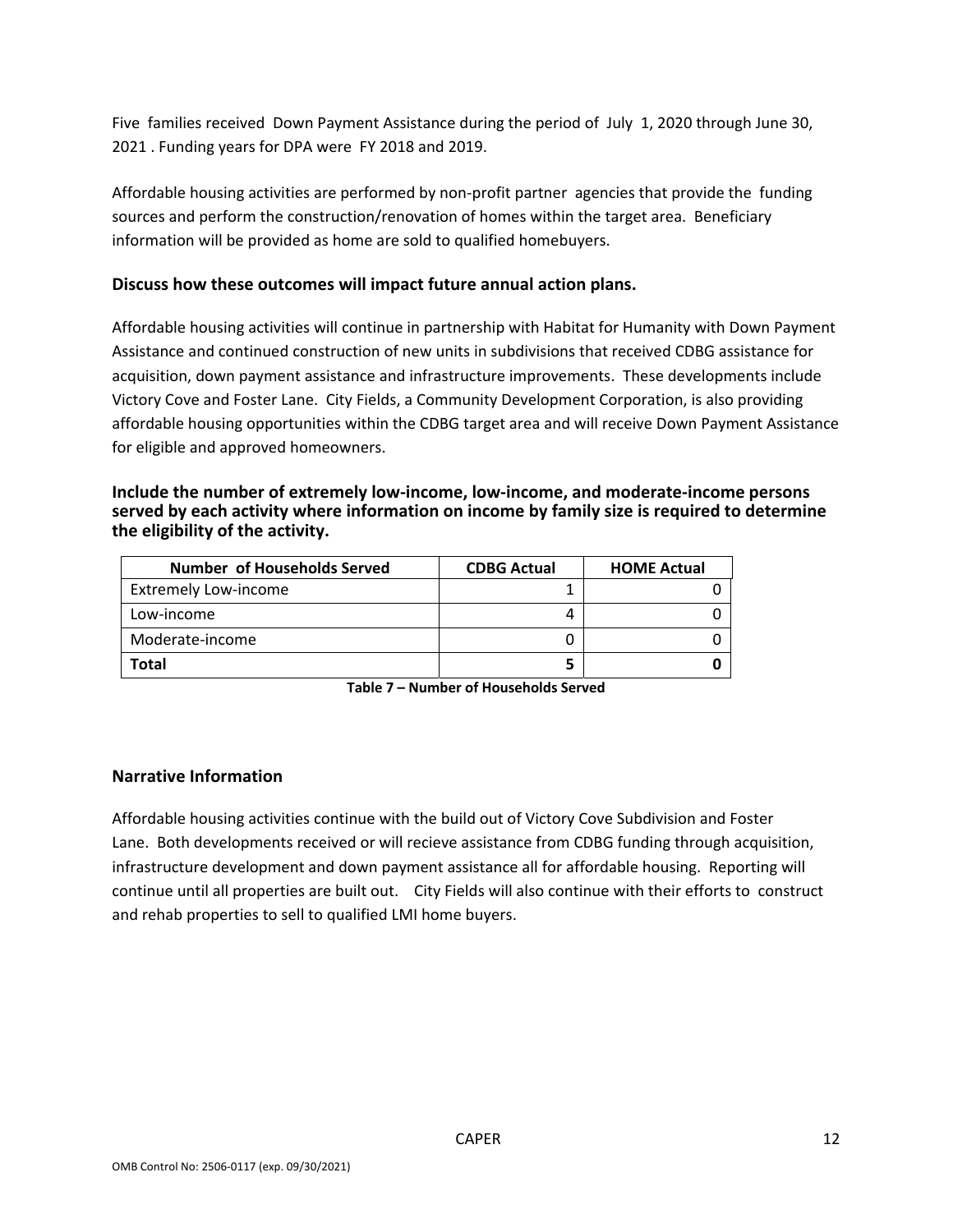# **CR‐25 ‐ Homeless and Other Special Needs 91.220(d, e); 91.320(d, e); 91.520(c)**

**Evaluate the jurisdiction's progress in meeting its specific objectives for reducing and ending homelessness through:**

## **Reaching out to homeless persons (especially unsheltered persons) and assessing their individual needs**

The City has developed a strategy of working cooperatively with non-profit organizations within Cleveland to assist these populations through referrals and assistance. Outreach to homeless individuals is primarily done through case managers and staff at area shelters, health care and social services agencies and facilities. These entities are the key service providers for homeless needs and manage programs to match the with the clients' needs.

Social Service groups, housing agencies , City of Cleveland staff, pastors and other interested parties have created and developed a Homeless Task Force. Created in Fall of 2018, its mission is to find solutions to address the homelessness in the community. The City of Clevleand's Senior planner serves on the Task Force. The Redevelopement Coordinator and the City Manager also attend the Task Force meetings.

### **Addressing the emergency shelter and transitional housing needs of homeless persons**

The City of Cleveland partnered with community organizations and provided funding for the Cold Weather Shelter . During periods of cold weather, hotel rooms were rented to house homeless individuals. During the months of December 2020, January and February of 2021 hotel rooms were rented 29 nights. The rooms housed a range of individuals from 5 per night to 30 per night.

The City of Cleveland has in the past received funding through the State of Tennessee's THDA Emergency Solutions Grant program. Funds were sub‐granted to the Cleveland Community Service Agency for essential services, homeless prevention and rapid rehousing. The Currently there are no transitional options available within the City. Bradley Cleveland Community Services Agency has identified property for transitional housing and continues to seek funding to make this a reality. The Salvation Army continues to work toward a transitional housing facility in the area.

The Cleveland Emergency Shelter has been managed by Bradley Cleveland Community Services Agency since 1988. Through partnerships with Tennessee Department of Human Services, the City of Cleveland, Bradley County Government and the United Way of Bradley County, CES provides temporary shelter, food, and case management services to homeless individuals and families. This year, CES sheltered 282 individuals. Through the Emergency Solutions Grant, CES extends its reach beyond chronic homelessness to individuals and families who are at risk of homelessness, prevention and rapid rehousing initiatives Cleveland Emergency Shelter is now a 50‐bed facility that houses males, females and families.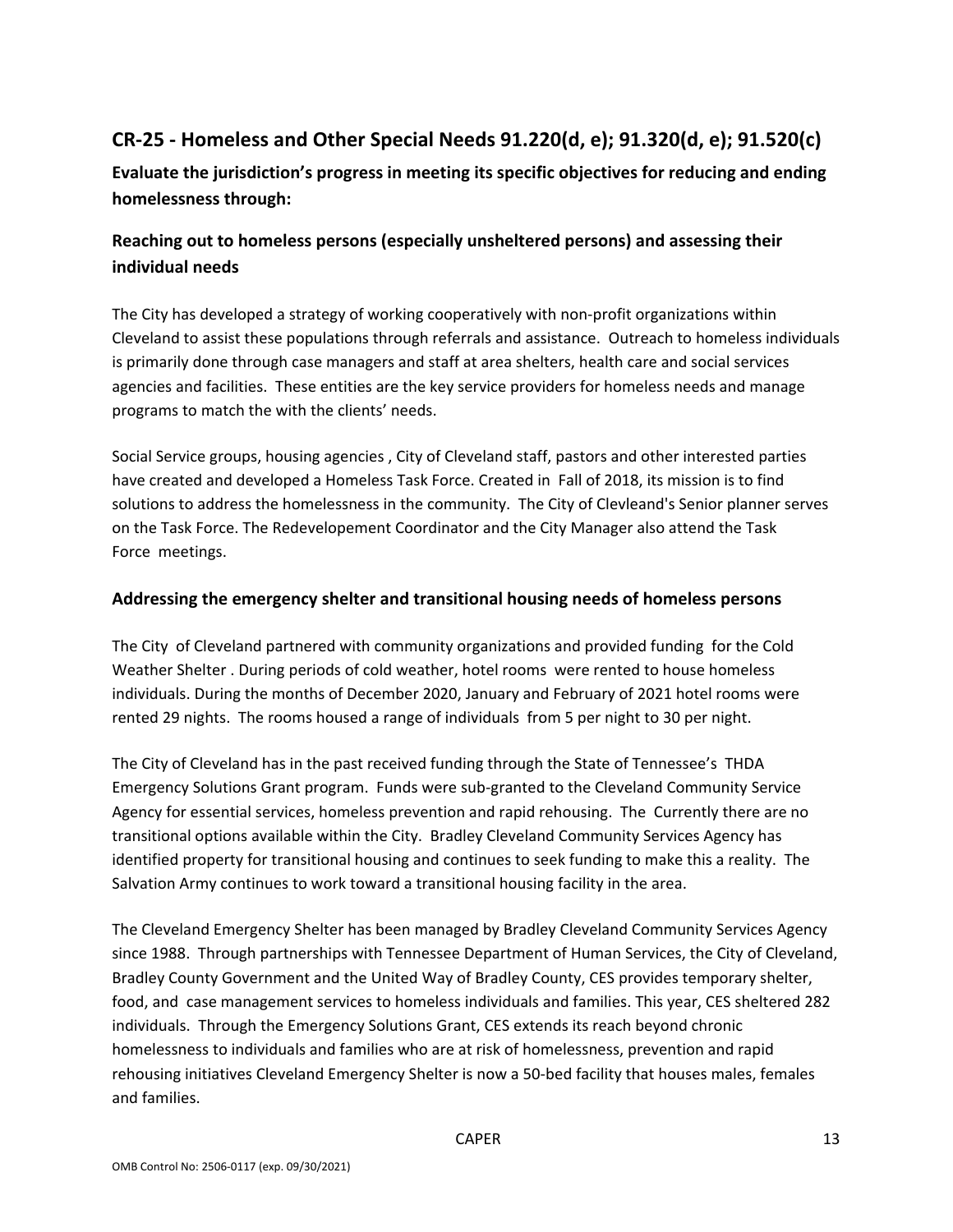Cleveland Emergency Shelter expanded its facility to include a multipurpose room that is utilized for group training, resident meetings and meal service for up to 75 persons. The expansion at Cleveland Emergency Shelter provided new case management opportunities. Unemployed residents are required to participate in Jobs for Life classes two to three days per week for 8 weeks. Non-resident homeless persons are served hygiene products and limited food items out of the annex on a first come first served basis.

Bradley Cleveland Community Services Agency and Cleveland Emergency Shelter case management staff also continued its efforts on landlord engagement. Case management staff has also been engaged to help people in danger of becoming homeless by finding other options, which could include connecting them with Rapid Rehousing or other preventive services and providing financial assistance.

**Helping low‐income individuals and families avoid becoming homeless, especially extremely low‐income individuals and families and those who are: likely to become homeless after being discharged from publicly funded institutions and systems of care (such as health care facilities, mental health facilities, foster care and other youth facilities, and corrections programs and institutions); and, receiving assistance from public or private agencies that address housing, health, social services, employment, education, or youth needs**

The City of Cleveland has received in the past funding through the State of Tennessee's THDA Emergency Solutions Grant program. These funds were sub‐granted to the Cleveland Emergency Shelter for essential services, homeless prevention and rapid rehousing. Homeless prevention funds go for security and utility deposits, and in some cases for arrearages. Case management staff of the Cleveland Emergency Shelter also seek other preventative services available in the area.

**Helping homeless persons (especially chronically homeless individuals and families, families with children, veterans and their families, and unaccompanied youth) make the transition to permanent housing and independent living, including shortening the period of time that individuals and families experience homelessness, facilitating access for homeless individuals and families to affordable housing units, and preventing individuals and families who were recently homeless from becoming homeless again**

The City of Cleveland and the providers of services and emergency housing for the homeless have focused on meeting immediate shelter's needs. The need to end the cycle of homelessness is recognized, but limited resources and capacity, restrict what can be accomplished and result in a focus more on daily health and safety issues. To better address homelessness , a Homeless Task Force was created to explore options.

The City of Cleveland and Bradley County in conjunction with the Department of Veterans Affairs is in the process if constructing a 110,000 sq. ft Veteran's Home facility on Westland Drive in Cleveland. The project is under construction . Due to COVID construion was halted for a period of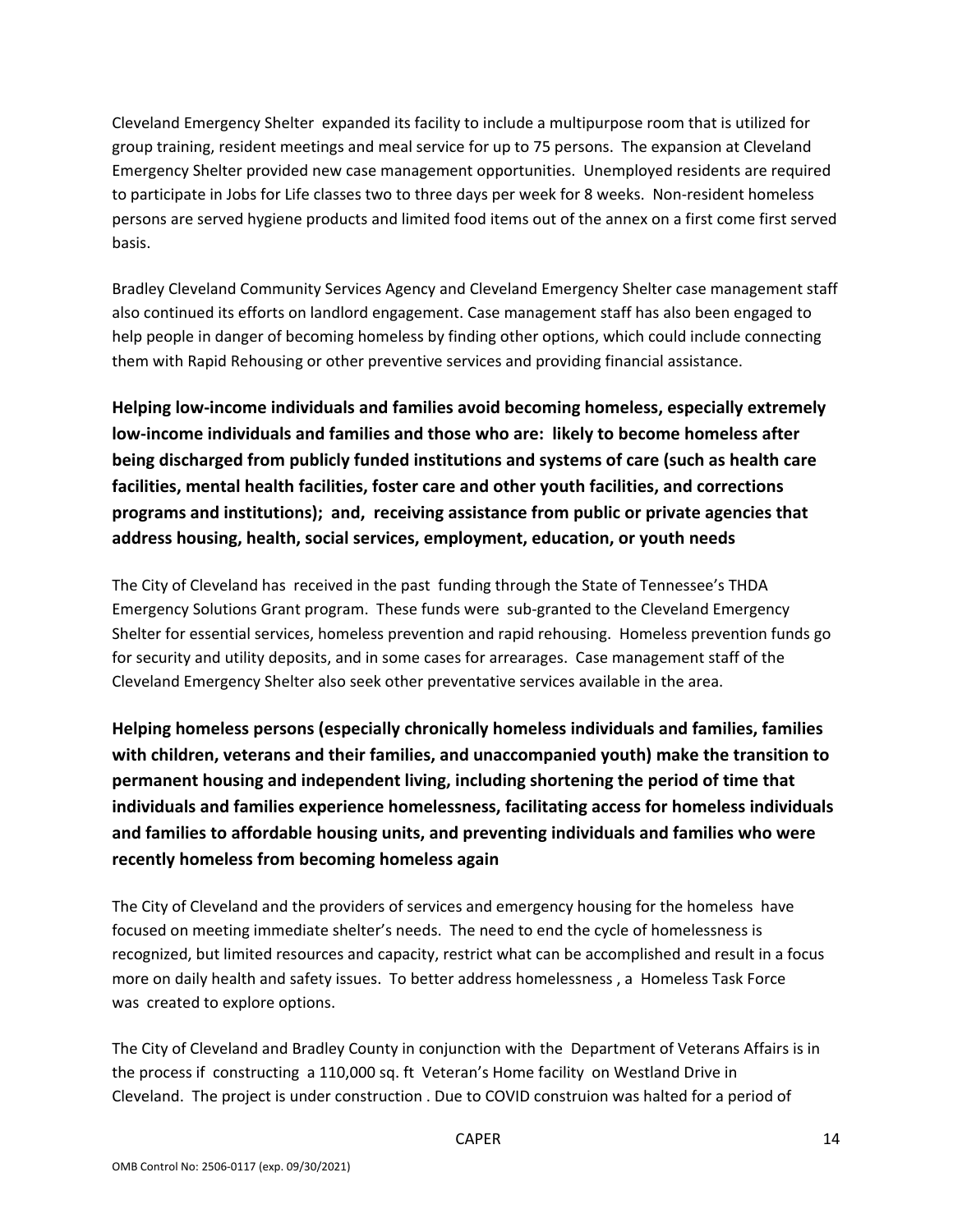time. The home is scheduled to open summer of 2022. . It is a 108 bed facility with 18 resident houses and the project is estimated at \$45 million.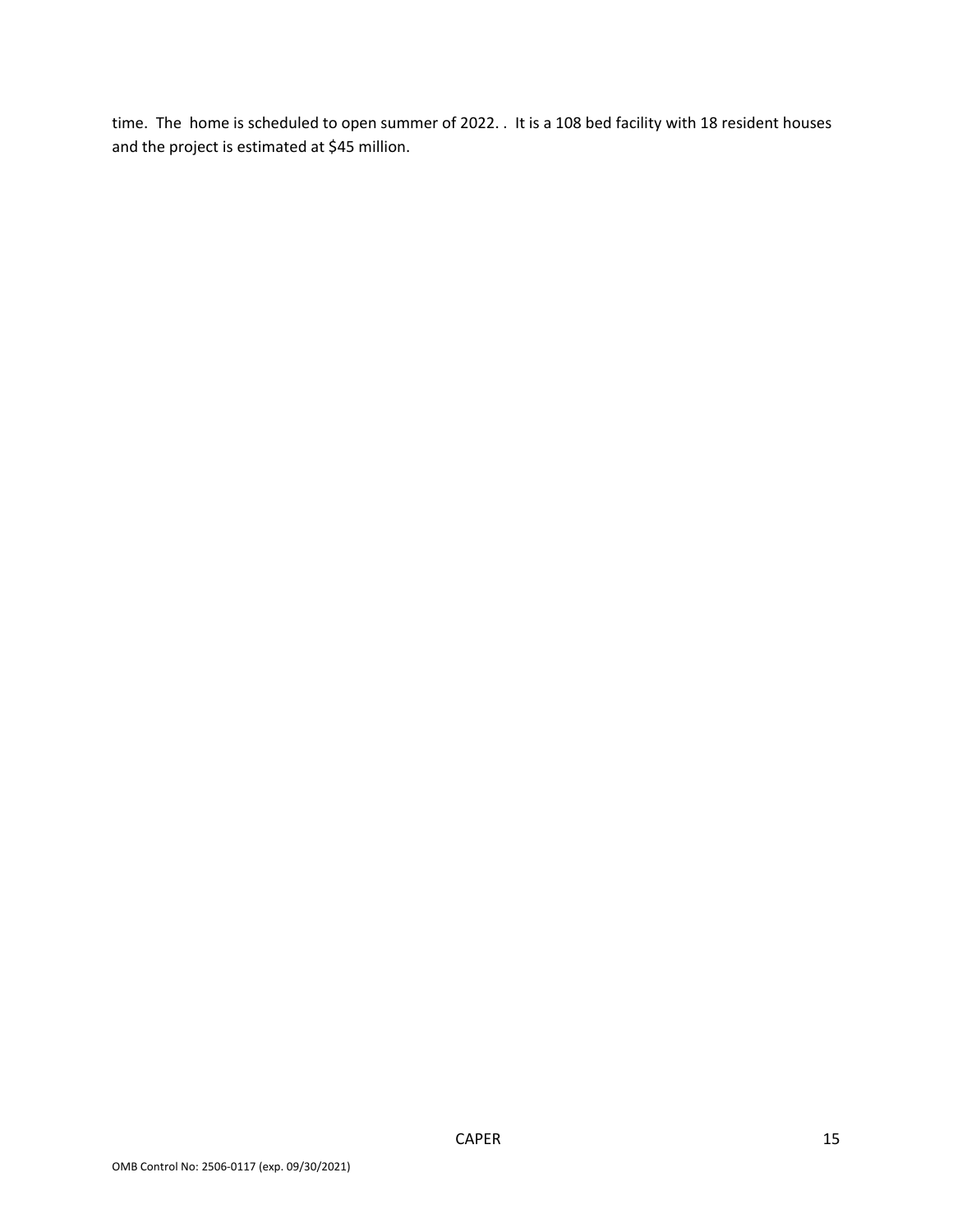# **CR‐30 ‐ Public Housing 91.220(h); 91.320(j)**

### **Actions taken to address the needs of public housing**

The Cleveland Housing Authority has been serving Cleveland and Bradley County since 1959 and operates 420 conventional units of public housing on 14 scattered sites . As of June 1, 2021, total of 347 families resided in the public housing program and 170 families were being served in the Housing Choice Voucher program totaling \$2.5 million dollars of combined rental assistance to our community. Currently, the Public Housing waiting list is open with 146 families on the list. The Housing Choice Voucher waiting list was closed but anticipates a limited reopening in late August 2021. The average income of residents in both programs remains at or below 30% of AMI. CHA financial support is derived from HUD in the form of Public Housing operating subsidy and Section 8 Housing Assistance funding.

The Executive Director for the Housing Authority has worked closely with the City of Cleveland regarding planning and achieving holistic and meaningful improvements for the neighborhoods and surrounding areas in which public housing communities are located.

The Housing Authority completed its strategic plan in 2008 and the redevelopment and modernization of selected properties within its portfolio has been ongoing since that time.

CHA is currently pursuing a conversion of its Public Housing Program to HUD's Multi‐Family Program through HUD's Rental Assistance Demonstration (RAD). The conversion presents and opportunity for CHA to solidify its financial base using the Section 8 funding stream and exit the Public Housing Operating Subsidy funding system. The conversion also presents an opportunity for CHA to become the owner of the portfolio and thus utilize available financing methodologies to leverage additional capital for modernization and/or new construction of its affordable housing stock.

CHA intends to complete the conversion in multiple phases and will utilize a variety of methods available thru RAD. Specifically, CHA will execute a gut‐rehab modernization of three hundred six (306) units of the four hundred twenty (420) that will include surgical demolition of selected units to be replaced by appropriately designed units for elderly and disabled families via new construction. Additional phases will include the disposition (sale) of select properties to CHA's non-profit instrumentality, Tanasi Housing Development Corporation to enhance the affordability of those units. Tansi will functon as CHA's development arm for all future affordable housing production as well as other development opportunities. Lastly, CHA may utilize HUD's Streamlined Voluntary Conversion (SVC) for any remaining Public Housing Program units to complete the conversion. The conversion will position CHA's affordable housing portfolio for financial sustainability through HUD's Multi‐Family program. All conversion activities/methodologies will result in units remaining affordable and continue to serve existing and future program participants with affordable housing for low-income clients.

CHA is positioned as a Redevelopment Authority for the City of Cleveland and can work in collaboration with community stakeholders to address the affordable housing needs in the Cleveland and Bradley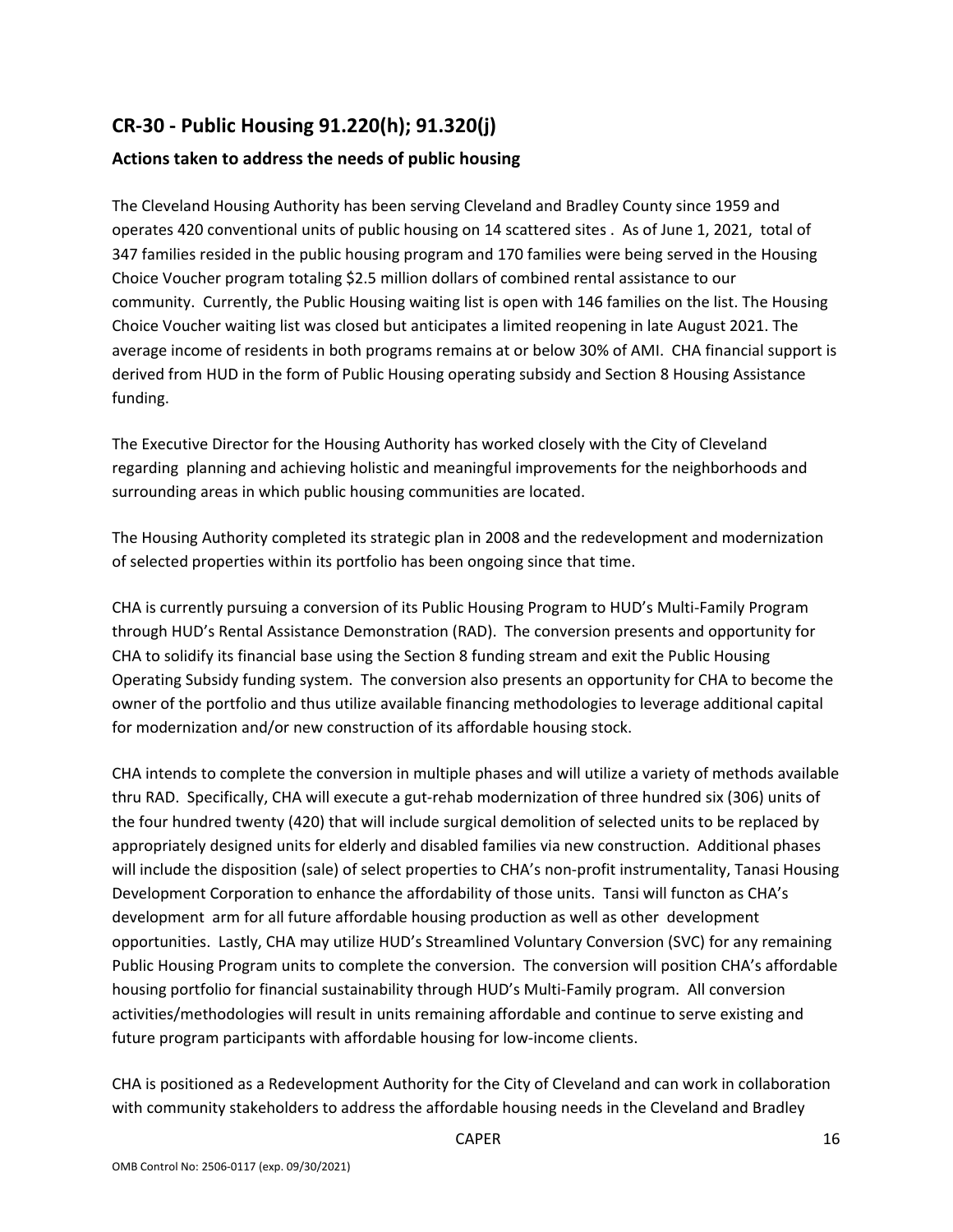County area. CHA desires to develop new properties to expand its existing services to the elderly and disabled low‐income citizens in Cleveland and Bradley County through a combination of collaborative efforts which will utilize Tansai Housing Development Corporation and other funding sources and partnerships.

## **Actions taken to encourage public housing residents to become more involved in management and participate in homeownership**

The Cleveland Housing Authority Board is comprised of seven members, including one resident. Appointments to the CHA Board are made by the Mayor of Cleveland. CHA strongly encourages the involvement of its residents in providing input into its management policies and operating procedures. CHA's Resident Associations holds periodic meetings to provide a forum for input, coordination between residents and CHA staff regarding regulatory/policy changes as well as current and future modernization activities.

### **Actions taken to provide assistance to troubled PHAs**

No Action is required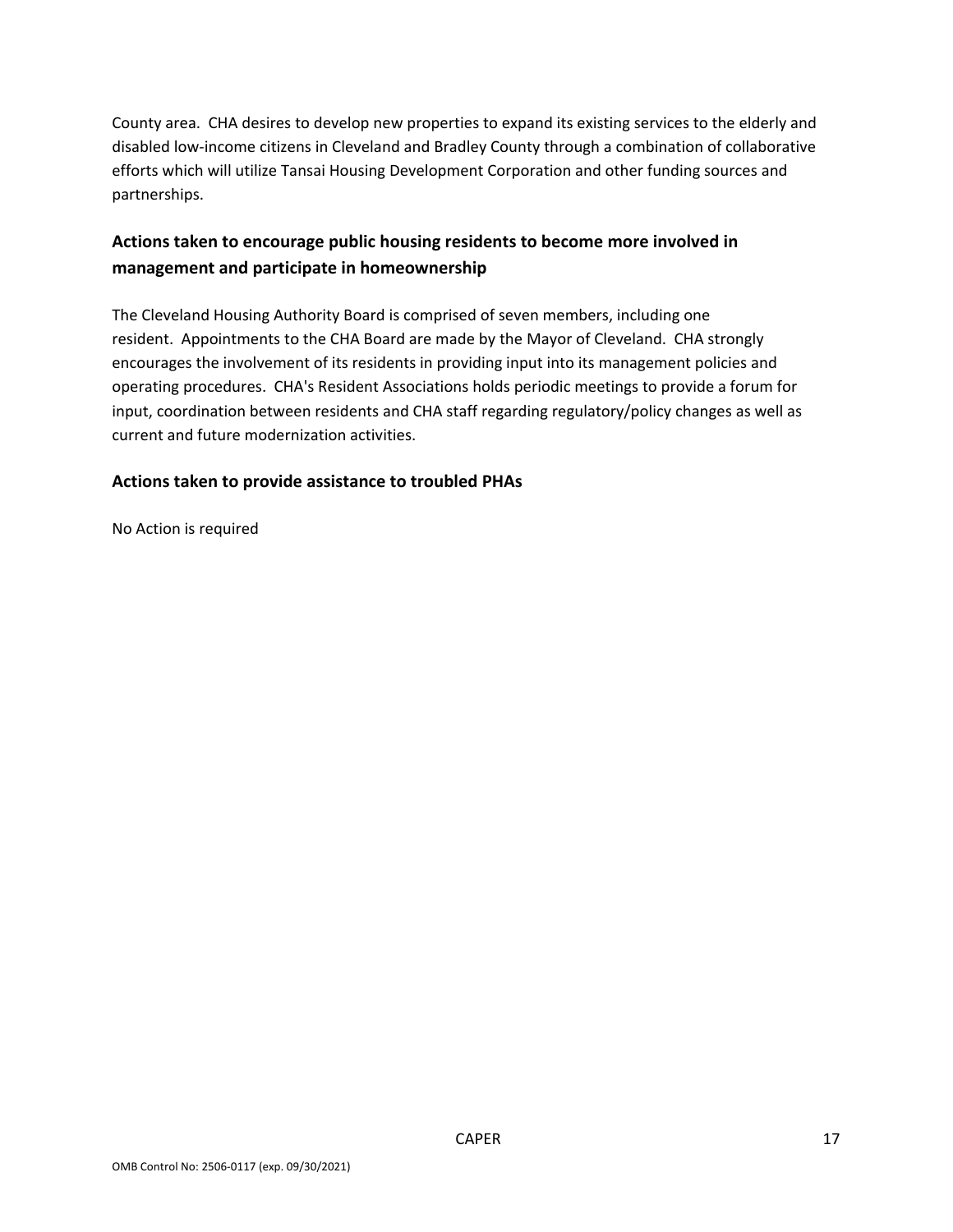# **CR‐35 ‐ Other Actions 91.220(j)‐(k); 91.320(i)‐(j)**

**Actions taken to remove or ameliorate the negative effects of public policies that serve as barriers to affordable housing such as land use controls, tax policies affecting land, zoning ordinances, building codes, fees and charges, growth limitations, and policies affecting the return on residential investment. 91.220 (j); 91.320 (i)**

Senior Planning staff evaluate annually the land use control policies and regulations that are in effect for the City of Cleveland. No unreasonable permits, ordinances, policies or practices could be detected that would unnecessarily elevate the cost of housing. The city has no impact fees for development. The zoning ordinance allows a minimum of 7,500 square ft lots in most zoning districts. This is relatively small for single-family zones in Tennessee. The CDBG Target area consists mostly of R-2 and R-3 zoning which allows for single-family or multi-family structures. City staff continues to work with private and non‐profit developers to meet regulations in a timely and cost effective manner.

The major obstacle to providing needed affordable housing is funding. The City has the capacity to provide the housing and services through various non‐profit providers. The City continues to work with private and non‐profits providers to facilitate development.

### **Actions taken to address obstacles to meeting underserved needs. 91.220(k); 91.320(j)**

- Code Enforcement in LMI (CDBG Target Area) area
- Affordable housing efforts with local non-profits
- Public facility and infrastructure improvements in the CDBG Target Area
- Continued leveraging and partnerships with other city departments, area non-profits and interested individuals and organizations

### **Actions taken to reduce lead‐based paint hazards. 91.220(k); 91.320(j)**

Clients participating in the Habitat for Humanity developments, such as Century Village, Victory Cove or South Gate Hills, renters will be moving out of units that contain lead‐based paint. City Fields, a Community Development Corporation, is actively purchasing and renovating homes within the CDBG target area and addressing lead‐based paint hazards as needed.

The City received \$716,000 from the 2016 THDA HOME grant to be used for rehabilitation of owner– occupied units that will also address lead‐based paint hazards. Nine homes are complete, two are being being evaluated for bid . THDA funded two tax credit projects in 2014 for Cleveland – The Premier at Hardwick (80 units of elderly housing) and Buchanan Way located on Buchanan Road (118 units). Both developments are now complete and occupied allowing additional opportunities for safe and affordable housing units. The City will continue its partnership with the Tennessee Department of Health and other agencies to increase public awareness of environmental and health issues associated with households particularly with children. Code enforcement officers also provide public awareness of lead‐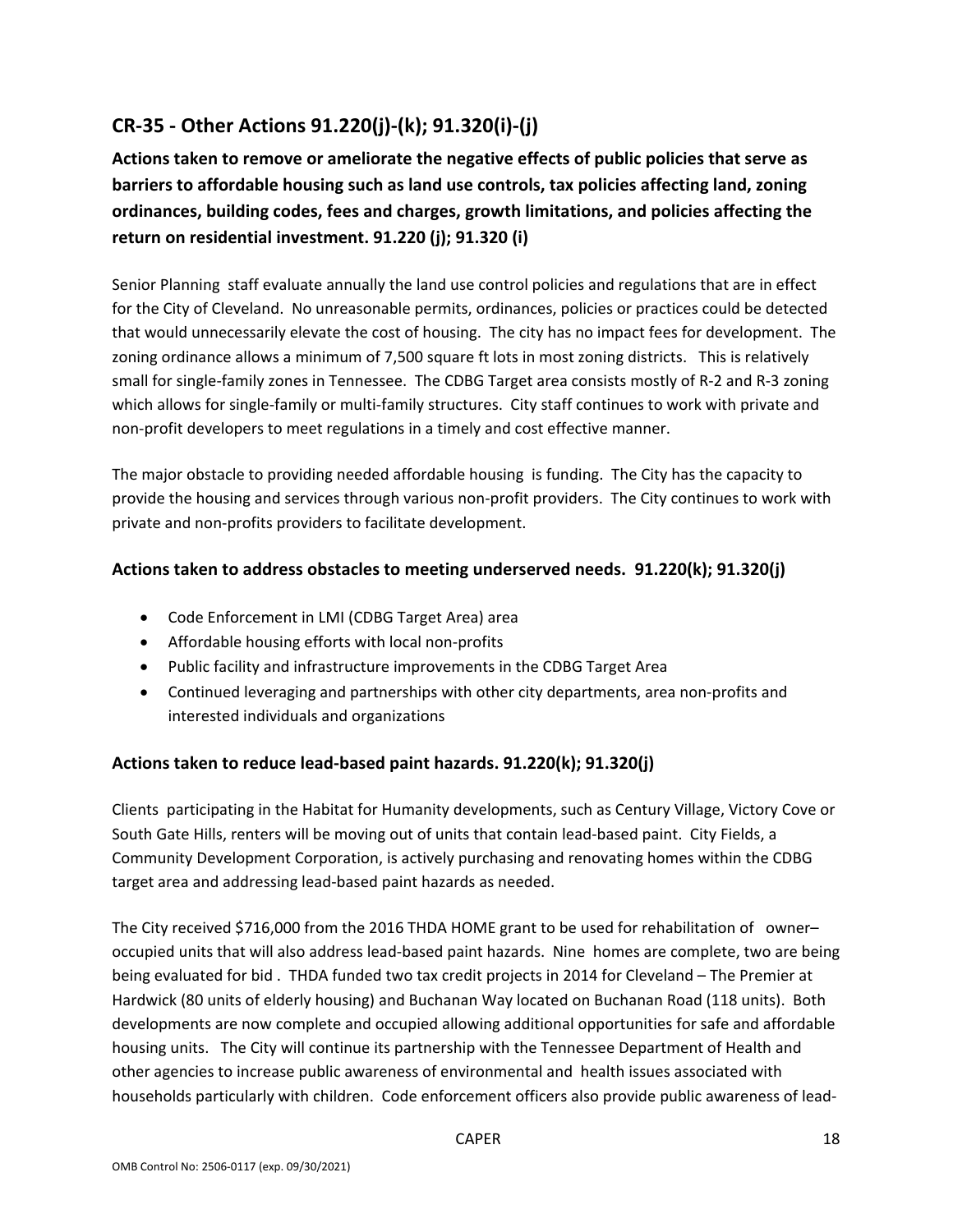based paint hazards.

#### **Actions taken to reduce the number of poverty‐level families. 91.220(k); 91.320(j)**

Cleveland realizes that there are many factors related to poverty and remains committed to partnerships and continues to support local non‐profits and service organizations and private organizations on development of affordable housing, rental assistance, homeless prevention, health services, and transportation.

The City continues to works with the Cleveland Housing Authority, local, state and other agencies that aid families at the poverty level. Emergency Solutions Grant funds provided by THDA help support homeless services.

The City's Code Enforcement program works toward improving the living environment for all citizens of Cleveland. Recipients of housing assistance provided by Habitat for Humanity and the City of Cleveland are counseled regarding proper maintenance procedures to preserve housing stock.

Local and regional efforts to increase job opportunities in the area and leveraging of resources in the CDBG target area are ongoing.

Collaboration and partnerships with various non‐profit agencies and city departments continues. The City works closely with City Fields, a Community Development Corporation, that seeks to revitalize neighborhoods within the CDBG area.

### **Actions taken to develop institutional structure. 91.220(k); 91.320(j)**

Collaboration between the City of Cleveland and non-profit providers such as Habitat for Humanity, City Fields and United Way continues to strengthen. The 15 year plus partnership with Habitat for Humanity has been very successful in the efforts of moving families toward home owenrship.

City of Cleveland continues to partner with the Chamber of Commerce Cleveland State, and Lee University Students , administrators and faculty whenever possible.

## **Actions taken to enhance coordination between public and private housing and social service agencies. 91.220(k); 91.320(j)**

The City actively supports area public and private housing and social service agencies that provide assistance to our residents. Cleveland and Bradley County are fortunate to have many agencies which are instrumental in meeting the various needs of our lower income residents. The City works directly with Habitat for Humanity, City Fields, Cleveland Housing Authority, Cleveland Emergency Shelter, Bradley Co. Health Department, United Way , Caring Place and others. One example is: City Field's mission is to be a catalyst for change in Cleveland's most overlooked neighborhoods and vision is to see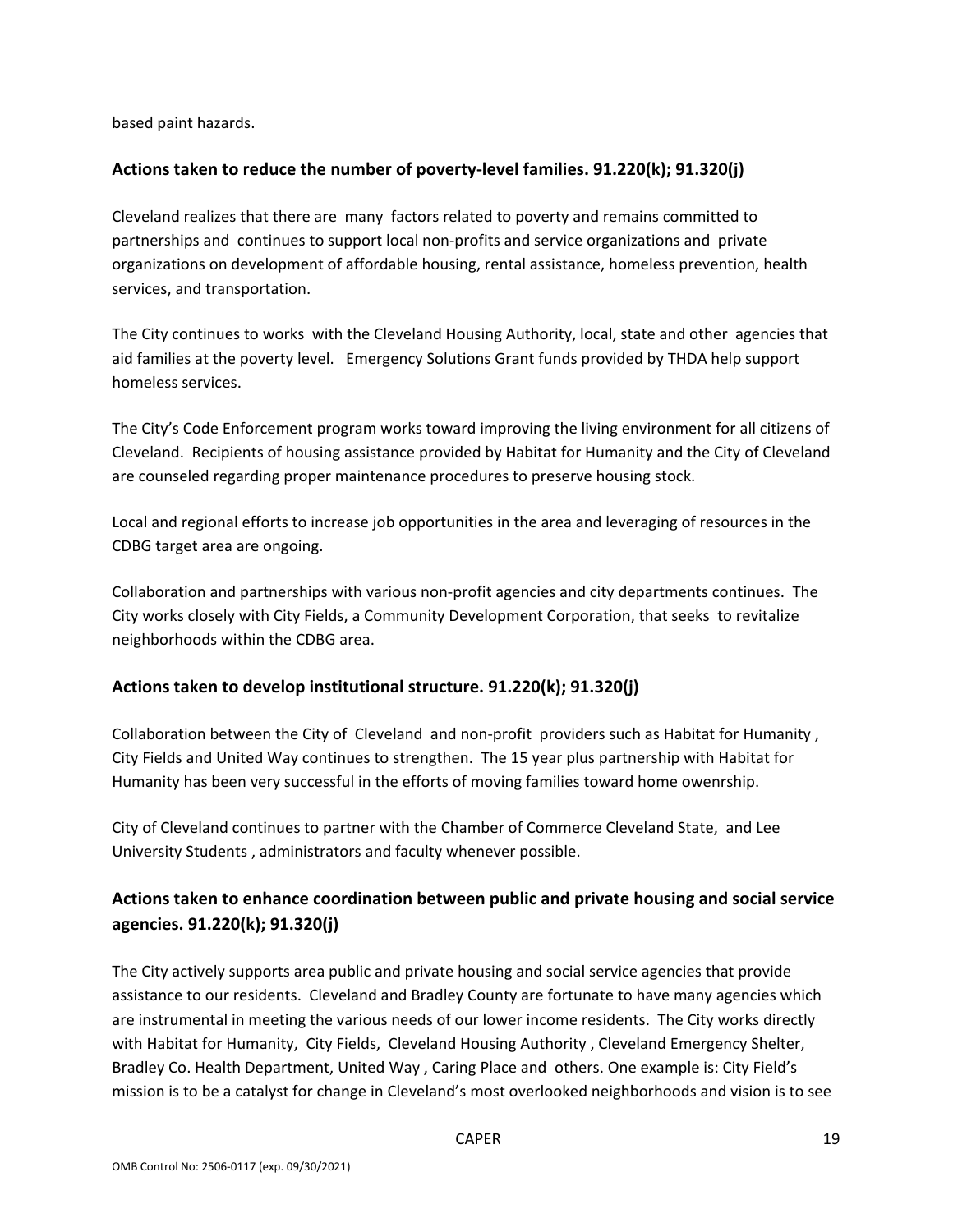overlooked communities in Cleveland be transformed through economic, physical, social and spiritual revitalization. Recognizing that deeply rooted problems of impoverished neighborhoods require interconnected solutions, City Fields seeks to catalyze change within five "fields" of work, which include the following: 1) physical revitalization, 2) neighborhood safety, 3) economic development, 4) social revitalization, and 5) leadership development. Poverty, disparity, decades of disempowerment and economic disinvestment are what City Fields is addressing in Blythe Oldfield ‐ Cleveland's most overlooked and impoverished part of town. In the past 5 years , City Fields has secured \$7+ millions of investments into the community. This investment has significantly helped residents in the target area, as well as local businesses, partner organizations, and the physical beauty of our region's most struggling neighborhood. To achieve this goal, City Fields has partnered with the CDBG office to assist with down payment assistance and aquistion of properties. Many of the residents in the target area are renters and many have participated in home ownership classes in partnership with the University of Tennessee Extension Office. One of the roadblocks that many residents encounter is obtaining ample funds for down payment costs. In order to help qualified individuals to become home owners, CDBG funds up to \$6,000 per household are being made available for those who meet the income qualifications.

City Fields received a grant in 2018 from the Lyndhurst foundation of \$75K to hire a renowned urban planning profession‐ Mike Watkins. He led a series of meetings over a period of a week. There were 15 group meetings and 3 meetings open to the general public. Input was received from over 300 individuals. This resulted in a robust master plan for the Blythe Oldfield neighborhood. Implementation began in January 2019. The first project will create a safe path to school along the corridor from 9th street SE to 20th street SE. The elementary school that serves our neighborhood is on 20th street SE, but there is no safe and walkable path to reach the school. A five‐feet sidewalk that will connect the neighborhood to the school. This path consist of new sidewalks, beautification of a retention pond, path around the retention pond, shade trees, lighting , and amenities. The City of Cleveland received \$450,000 Diabetes Grant from the State of Tennessee Department of Health to assit with the cost. The project is 70% complete.

# **Identify actions taken to overcome the effects of any impediments identified in the jurisdictions analysis of impediments to fair housing choice. 91.520(a)**

Cleveland's 2019 Analysis of Impediments to Fair Housing Choice are: 1) Lack of public awareness of fair housing laws; 2) Southside of Cleveland is currently concentrated with low-income households and affordable housing developments; 3) Limited English proficiency is lacking with City's website and systems for disseminating information; 4) Lack of community and neighborhood organization groups; 5) Lack of landlord/tenant coordination and information. The following actions have been undertaken this year: Community outreach efforts to increase awareness of Fair Housing Laws include: City's website hosts a Fair Housing section that includes the Analysis of Impediments to Fair Housing Choice, the Fair Housing Law, Affirmatively Further Fair Housing and Housing Discrimination in English ; Habitat for Humanity, City Fields and the Cleveland Emergency Shelter, partners of the City, provide "Fair Housing brochures to participants. For public meetings and citizen input opportunities, the following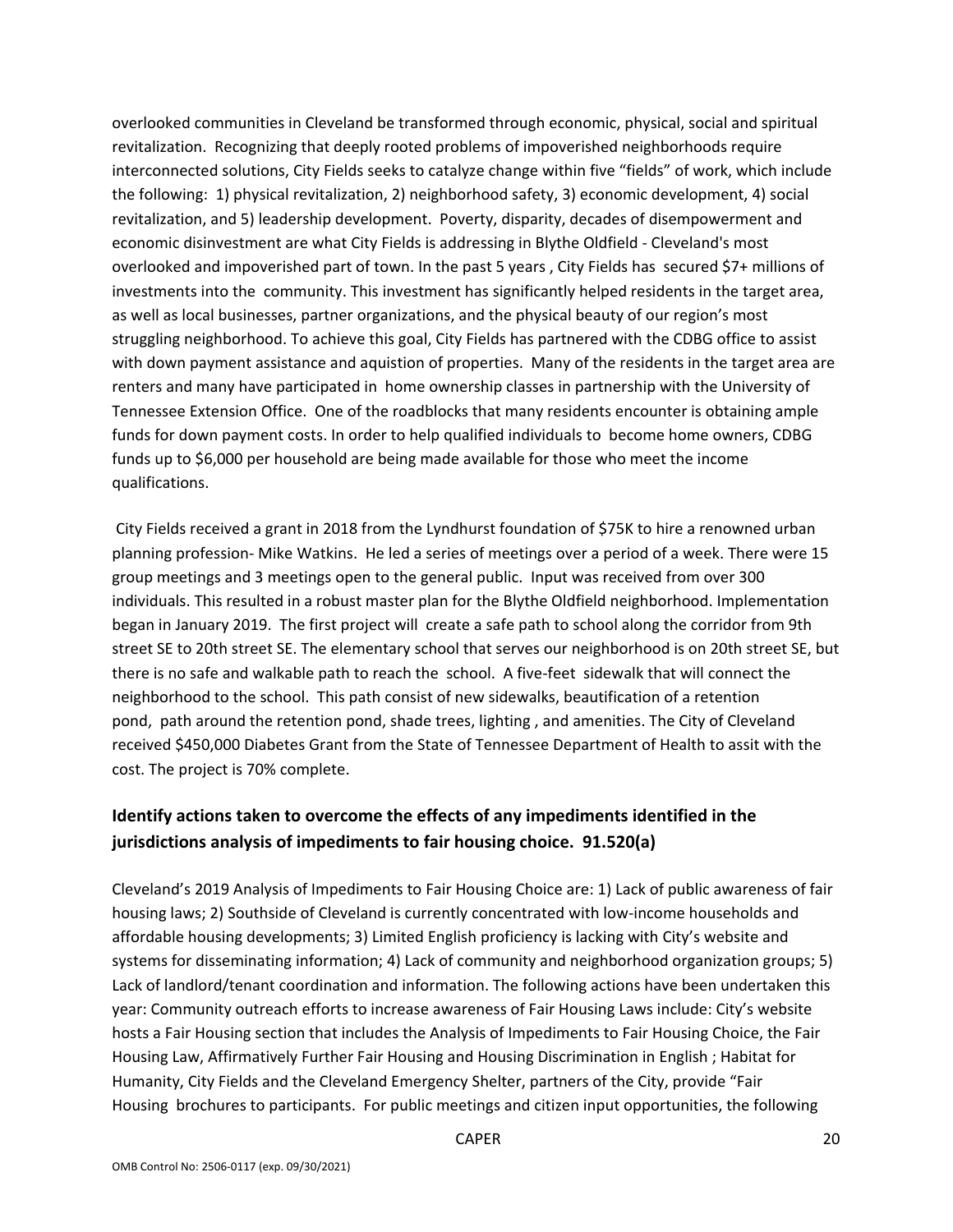measures are taken: Notice of meetings in local newspaper, and city website in English and Spanish. Special accommodations offered by legal notice (physical, non‐english speaking, hearing impaired). Notification for citizen input was sent to 40 plus agencies and non-profit organizations and interested parties , inviting the agency/organization and requesting the information be made available to their clients which has the ability to reach a great cross-section of the population. Spanish interpreter available to attend meetings on short notice if needed.

Cleveland encourages and support efforts to increase the supply of affordable housing through infrastructure improvements in low and moderate income neighborhoods. Cleveland is working with City Fields, a Community Development Corporation representing over 300 properties located in the Blythe Avenue, to facilitate improvements in the area and home ownership opportunities. A neighborhood association has evolved from the efforts of Impact Cleveland and the City is actively working with the neighborhood on empowerment and leadership, code enforcement, park improvements, and other issues.

The CDBG office typically conducts fair housing activities while participating in community fairs with partner agencies. Bike / Walk Cleveland held a "Walk to School Program in October of 2020, Cleveland participated and handed out fairhousing bracelets. The Health Department conducted a Service outreach program in one of the public housing communities and the CDBG office participated and handed out Fair Housing bracelets and brochures. The CDBG office will continue to particapte when fairs are scheduled in the future. "Fair Housing Equal Opportunity for All brochures" were emailed to or given to 96 individuals that applied for construction permits at the City.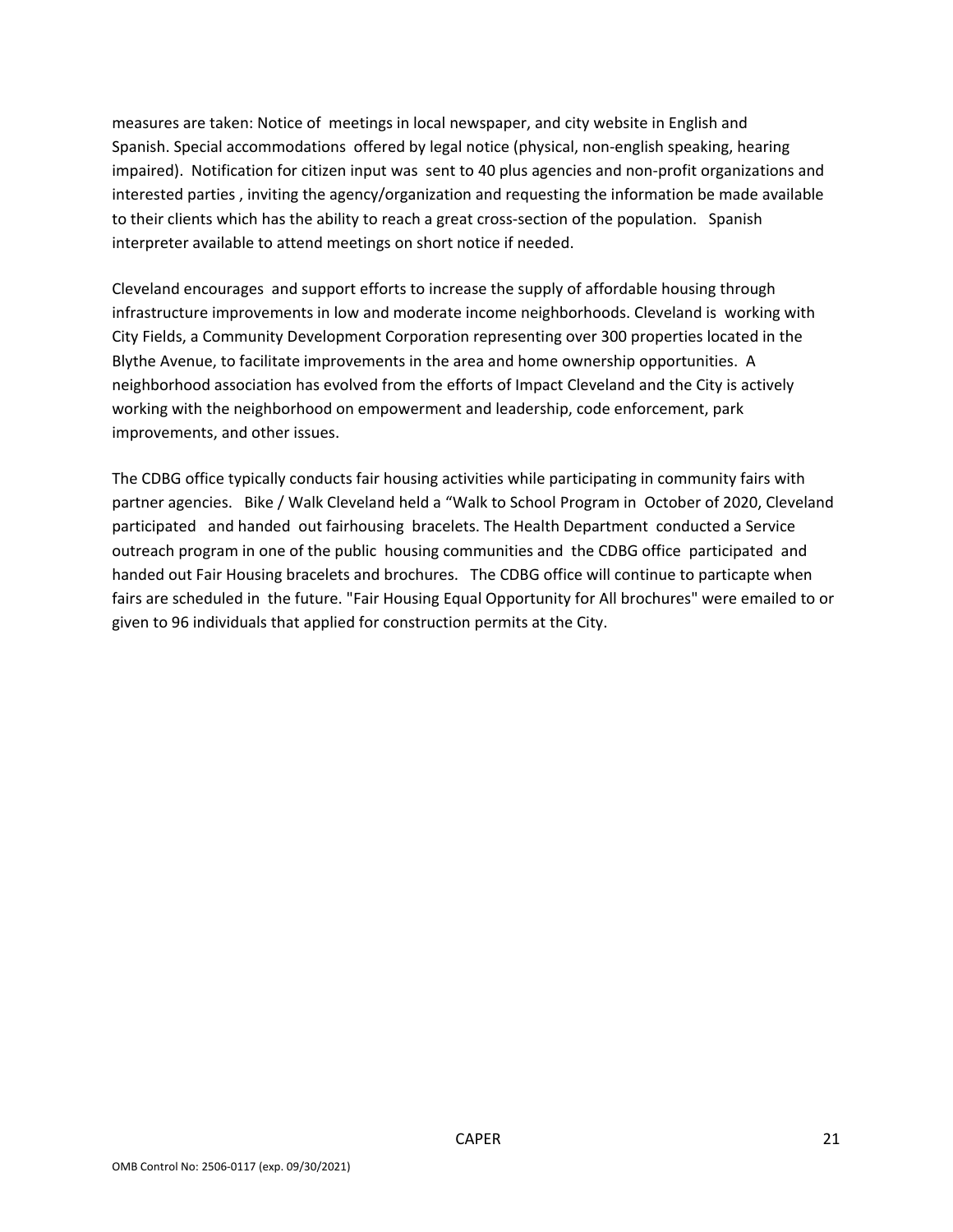## **CR‐40 ‐ Monitoring 91.220 and 91.230**

**Describe the standards and procedures used to monitor activities carried out in furtherance of the plan and used to ensure long‐term compliance with requirements of the programs involved, including minority business outreach and the comprehensive planning requirements**

The Redevelopment Coordinator under the Administration Department of the City of Cleveland will be responsible for monitoring the progress of strategies, priorities, and objectives outlined in the Consolidated Plan. The Redevelopment Coordinator is responsible for administering the CDBG program as well as monitoring of the proposed projects in the Plan. All activities will be reviewed annually to assure that they are implemented in accordance with applicable laws, ordinances and program regulations.

The City's CDBG fund accounts are formally audited separately by an independent auditing firm as part of the annual audit performed for the City of Cleveland.

Program monitoring includes: Five year Consolidated Plan completion, Annual Action Plan completion, citizen participation compliance, Consolidated Annual Performance Evaluation Review, Federal expenditure timeliness, quarterly Federal Cash transaction reports, Semi‐Annual Labor Report, annual Minority Business Enterprise Report, annual Section 3 Compliance report, fair housing compliance, federal Integrated Disbursement and Information System compliance, Title VI compliance, CDBG certification, and any other requested by HUD.

Project monitoring requires: Environmental review, financial reporting, Davis‐Bacon Wage rate compliance, federal and local regulatory compliance, EO/fair housing regulations compliance, HUD national objective compliance, HUD performance measurement framework, contractor review/compliance, sub‐grantee monitoring, eligibility requirement monitoring, LMI and federal regulation compliance.

Annual Reports: Consolidated Plan (every five years), Consolidated Annual Performance Evaluation Report (CAPER), Annual Action Plan (AP), Amendments, and Title VI.

Semi Annual Reports: Section 3, HUD Davis Bacon Labor report, Minority Business Enterprise report. Quarterly: Federal Cash Transaction Report.

### **Citizen Participation Plan 91.105(d); 91.115(d)**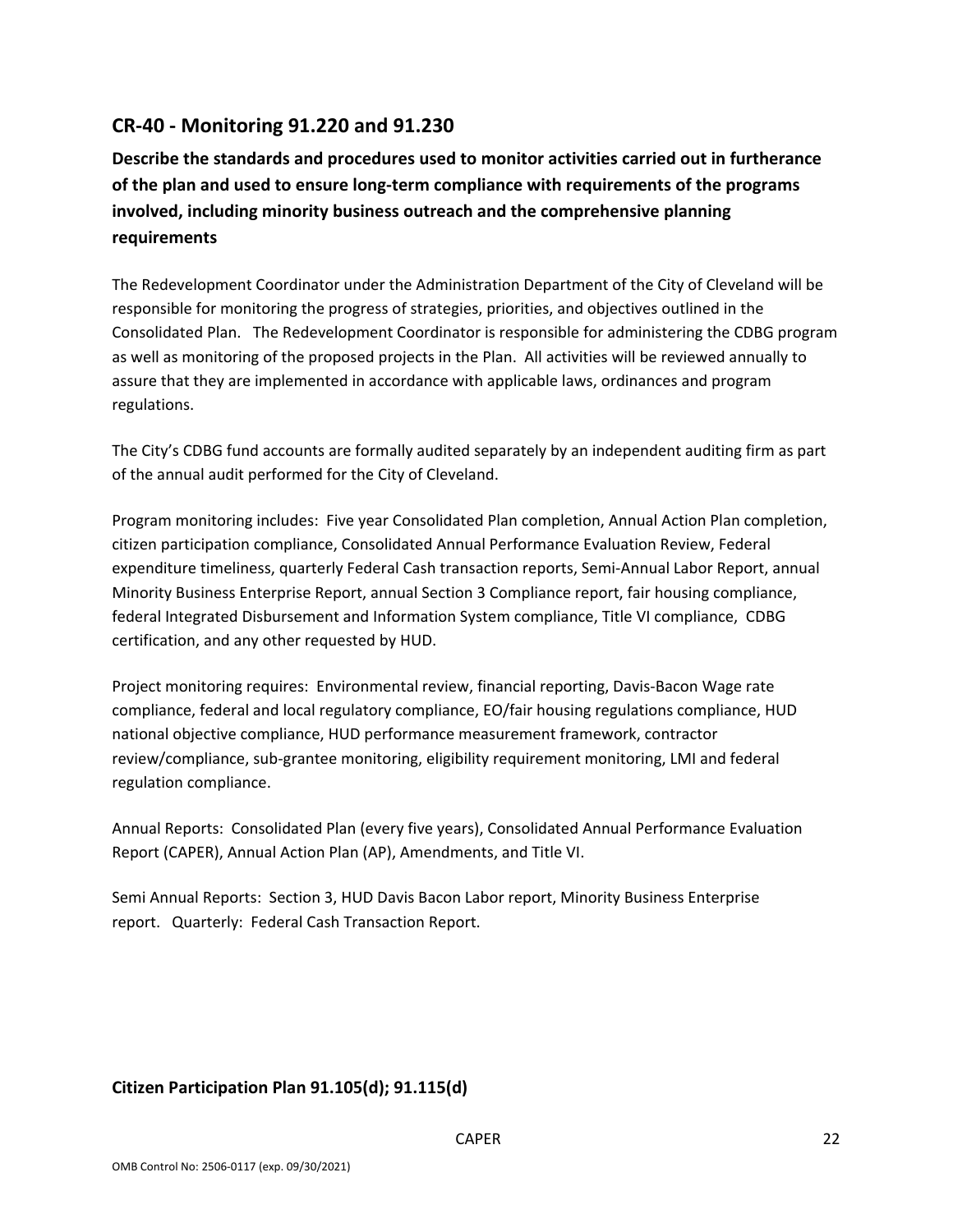## **Describe the efforts to provide citizens with reasonable notice and an opportunity to comment on performance reports**.

 A public hearing notice was placed in the Cleveland Daily Banner on August 27, 2021 initiating a 15‐ day public comment period for the 2020 CAPER. The public hearing was held on September 13, 2020 as part of the City Council meeting and those attending also had opportunity to comment. The *draft* CAPER was made available during the comment period at the Development and Engineering Services Office located at 185 2nd Street, NE. The 2020‐2021 accomplishments were reviewed by Council. There were no comments during the 15 day comment period. Postive comments were made by Bill Estes as he stated that he was pleased with the efforts of the CDBG office to get the CARES Act funding programs planned and implemented.

Copies of public hearing notice and the minutes are included as Attachment 4.

# **CR‐45 ‐ CDBG 91.520(c)**

**Specify the nature of, and reasons for, any changes in the jurisdiction's program objectives and indications of how the jurisdiction would change its programs as a result of its experiences.**

The City adhered to the program objectives outlined in the 2020 Action Plan. As part of the citizen participation and planning process for the 2020 Action Plan, the need for public facility improvements and affordable housing continued to be discussed during the citizen participation process.

## **Does this Jurisdiction have any open Brownfields Economic Development Initiative (BEDI) grants?**

No

**[BEDI grantees] Describe accomplishments and program outcomes during the last year.**